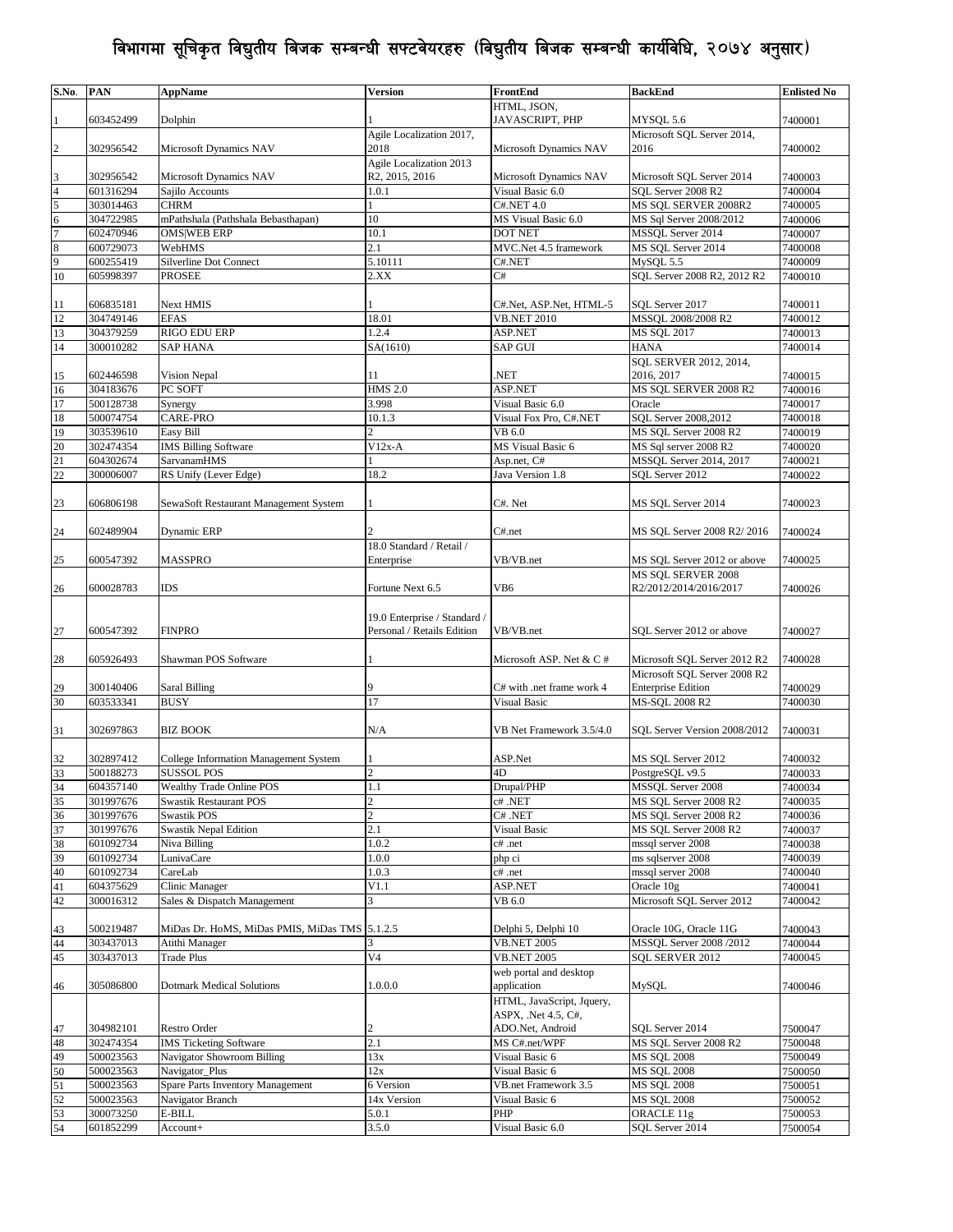| S.No.    | PAN                    | <b>AppName</b>                                | <b>Version</b>          | FrontEnd                                  | <b>BackEnd</b>                              | <b>Enlisted No</b> |
|----------|------------------------|-----------------------------------------------|-------------------------|-------------------------------------------|---------------------------------------------|--------------------|
| 55       | 303099806              | Restaurant Billing (Sara Software)            | 1.1                     | Vb.net 2013                               | <b>Ms SQL 2008</b>                          | 7500055            |
| 56       | 500054420              | BimaManager                                   | 6.2                     | Visual Basic 6.0                          | MS SQL Server 2008 R2                       | 7500056            |
|          |                        | Midas School/College Management               |                         |                                           |                                             |                    |
| 57       | 500219487              | <b>Information System</b>                     | 5                       | Delphi 5, Delphi 10, PHP                  | SQL 2008 R2, PGSQL                          | 7500057            |
| 58       | 300047105              | CIO365 ERP for Print Media                    | 5.0.01                  | Net.                                      | Oracle 11g                                  | 7500058            |
|          |                        | SAP BUSINESS ONE HANA-LAXMI                   |                         |                                           |                                             |                    |
| 59       | 302937121              | <b>GROUP</b>                                  | 9.3                     | SAP BUSINESS ONE GUI                      | <b>SAP HANA</b>                             | 7500059            |
| 60       | 601852299              | <b>SHIKSHYA</b>                               | 4.0.0                   | Visual Basic 6.0                          | SQL Server 2014                             | 7500060            |
| 61       | 606389543              | Mr. Solution                                  | 2018                    | C#, .Net                                  | SQL Server 2008 R2                          | 7500061            |
|          |                        |                                               |                         |                                           | Spring framework, Hibernate                 |                    |
| 62       | 601495870              | <b>TMK Bill</b>                               | V1                      | JSP, JSTL, JQuery, Bootstrap              | JPA, MYSQL 5.721                            | 7500062            |
| 63       | 605995848              | <b>BIERP</b>                                  |                         | HTML/Java Script/Python                   | PostgreSQL 9.6                              | 7500063            |
| 64       | 302895104              | Sageflick                                     |                         | Dot Net                                   | MS SOL Sever 2016                           | 7500064            |
| 65       | 300020018              | <b>SAP</b>                                    | SAP-ECC-6               | SAP-GUI                                   | Oracle                                      | 7500065            |
|          |                        |                                               |                         |                                           |                                             |                    |
| 66       | 601791941              | Akalico                                       | 1.1                     | HTML5, CSS, JavaScript                    | JAVA, PostgreSQL (Database)                 | 7500066            |
|          |                        |                                               |                         |                                           |                                             |                    |
| 67       | 600436737              | HealthPro                                     | $\overline{c}$          | Visual Basic 6.0                          | Microsoft SQL Server 2008 R2                | 7500067            |
| 68       | 600598811              | Food Court                                    | 2.6                     | C#.net                                    | MS SQL SERVER 2008 R2                       | 7500068            |
| 69       | 303099806              | Sara School System                            | 18.0.1                  | vb.net 2013                               | Sql 2008 R2                                 | 7500069            |
|          |                        |                                               |                         |                                           |                                             |                    |
| $70\,$   | 606835181              | Next HMIS                                     |                         | C#.NET, ASP.NET, HTML-5                   | MS SQL SERVER 2017                          | 7500070            |
|          |                        |                                               |                         | HTML, .NET, JQuery, CSS,                  |                                             |                    |
| 71       | 600663939              | Qpay AIMS                                     |                         | JavaScript, Bootstrap                     | MS SQL Server 2014                          | 7500071            |
| 72       | 305302205              | Qubex Edu                                     |                         | C#.Net                                    | <b>MSSOL SERVER 2017</b>                    | 7500072            |
| 73       | 301445432              | Ensure                                        | 5                       | Visual Basic 6.0                          | Oracle 11g                                  | 7500073            |
|          |                        |                                               |                         |                                           |                                             |                    |
| 74       | 300006065              | Microsift Dynamic navision 2009 R2            | W1 6.0 R2(Asian Paints) | Navision ERP client                       | SQL Data base server                        | 7500074            |
| 75       | 500007389              | POS                                           | 2018                    | Visual Basic 6                            | SOL Server 2008 R2                          | 7500075            |
|          |                        |                                               |                         |                                           |                                             |                    |
| 76       | 600436737              | Sales Shop                                    | 2                       | Visual Basic 6.0                          | Microsoft SQL Server 2008 R2                | 7500076            |
| 77       | 600598811              | <b>AMTIX</b>                                  | 2.6                     | C#.net                                    | MS SQL SERVER 2008 R2                       | 7500077            |
| 78       | 604346250              | smart Pos                                     | 2.0.1                   | c#                                        | SQL server 2012                             | 7500078            |
|          |                        |                                               |                         |                                           | MS SQL SERVER 2008/MS                       |                    |
|          |                        |                                               |                         |                                           | SQL SERVER 2008 R2/MS                       |                    |
| 79       | 302474354              | IMS - POS                                     |                         | Microsoft C#.NET/WPF                      | SQL SERVER 2017                             | 7500079            |
|          |                        |                                               |                         | MS VB/VB.Net Framework                    |                                             |                    |
| 80       | 600259633              | Manakamana Business Accounting (MBA)          | 10                      | 4.5                                       | MS SQL Server 2008                          | 7500080            |
| 81       | 304484546              | <b>D'Rose Billing Systems</b>                 | $\overline{c}$          | JSP/Java(EE7)                             | PostgreSQL 9.6                              | 7500081            |
| 82       | 301331492              | e-Accounting                                  | $\overline{c}$          | ASP.NET with C#                           | Microsoft SQL Server 2014                   | 7500082            |
| 83       | 600598811              | <b>Bal Sansar</b>                             | 2.6                     | C#.net<br>Visual Basic 6.0                | MS SOL SERVER 2008 R2<br>MS SOL Server 2012 | 7500083            |
| 84<br>85 | 301445300<br>604272476 | Macros Hotel System<br>Danphe EMR             | 6<br>V1.0               |                                           | MS SOL Server 2016                          | 7500084<br>7500085 |
| 86       | 603511275              | <b>Bizbook ERP</b>                            | 1.2.0                   | C#.net Angular<br>Visual Studio, .Net, C# | Microsoft SQL Server 2016                   |                    |
|          |                        |                                               |                         |                                           |                                             | 7500086            |
| 87       |                        | Restaurant Management System (RMS)            |                         |                                           | SOL Server 2014                             | 7500087            |
| 88       | 303692874<br>301997676 | eZee NextGen                                  | 2015                    | ASP.Net MVC<br>C# .NET / VB. Net          | MS SQL Server 2014                          | 7500088            |
|          |                        |                                               |                         |                                           |                                             |                    |
| 89       | 602435460              | <b>Hospital Information Management System</b> | 2.3                     | C#, ASP.NET                               | MS SQL Server 2014                          | 7500089            |
|          |                        |                                               |                         |                                           |                                             |                    |
|          |                        | The Connect Plus TCP Smart School/College     |                         |                                           |                                             |                    |
| 90       | 302407130              | Management Software and Apps                  | 1.0.0                   | PHP, Laravel, Jquery, CSS                 | My SQL 5.7.22                               | 7500090            |
| 91       | 300975459              | Medipro HM-SYS                                | 11.0.0.0                | DELPHI, C#.Net                            | SQL SERVER 2008 R2                          | 7500091            |
| 92       | 300975459              | Medipro                                       | 10.0.0.0                | DELPHI, C#.Net                            | SQL SERVER 2008 R2                          | 7500092            |
| 93       | 305151179              | Getwell                                       | V <sub>1.0</sub>        | VB 6.0                                    | SQL Server 2008 R2                          | 7500093            |
| 94       | 305151179              | <b>Restaurant Pos</b>                         | V <sub>1.0</sub>        | VB 6.0                                    | SQI Server 2008 R2                          | 7500094            |
| 95       | 304142253              | <b>Accment Desktop</b>                        |                         | .net(c#)                                  | MSSQL                                       | 7500095            |
|          |                        |                                               |                         |                                           |                                             |                    |
| 96       | 603330793              | Parking and Warehouse Management System       | V 1.0.2                 | ASP.net, VB.net                           | SQL Server 2008 R2 or Later                 | 7500096            |
| 97       | 100775248              | <b>SAHAJ</b> Accounting                       | 1.0.6719.32178          | MS - VB.net                               | MS - SQL 2008 R2                            | 7500097            |
| 98       | 302338795              | Medipro HM-SYS                                | 11.0.0                  | DELPHI, C#.Net                            | SQL SERVER 2008 R2                          | 7500098            |
| 99       | 302338795              | Medipro                                       | 10.0.0.0                | DELPHI, C#.Net                            | SQL SERVER 2008 R2                          | 7500099            |
| 100      | 301622996              | Medipro HM-SYS                                | 11.0.0.0                | DELPHI, C#.Net                            | SQL SERVER 2008 R2                          | 7500100            |
|          |                        |                                               |                         | PHP Laravel, React JS,                    |                                             |                    |
| 101      | 600324500              | Mero Theatre                                  |                         | Javascript                                | MYSQL, PHP Laravel                          | 7500101            |
| 102      | 100775248              | <b>SAHAJ</b> Accounting                       | 1.0.6719.32178          | MS-VB.net                                 | MS - SQL 2008 R2                            | 7500102            |
|          |                        |                                               |                         | ASP.Net with C#, SAP                      |                                             |                    |
| 103      | 301445432              | <b>IEnsure</b>                                |                         | crystal report                            | MS SQL Server 2008 or Higher                | 7500103            |
| 104      | 600583749              | PERFACT                                       |                         | VISUAL BASIC 6.0                          | <b>SQL SERVER 2008</b>                      | 7500104            |
|          |                        |                                               |                         |                                           |                                             |                    |
| 105      | 603782545              | Kalash - A Compete Restaurant System          |                         | html, knockout JS, Bootstrap              | ASP C# .Net, MS SQL Server                  | 7500105            |
| 106      | 601647147              | <b>Bonfire RMS</b>                            | 1.0.1.0                 | Delphi; RAD 10.2                          | MSSQL Server 2008 R2                        | 7500106            |
| 107      | 601647147              | Mustang                                       | 1.0.1.0                 | Delphi, RAD 10.2                          | MSSql 2008 R2                               | 7500107            |
|          |                        |                                               |                         |                                           |                                             |                    |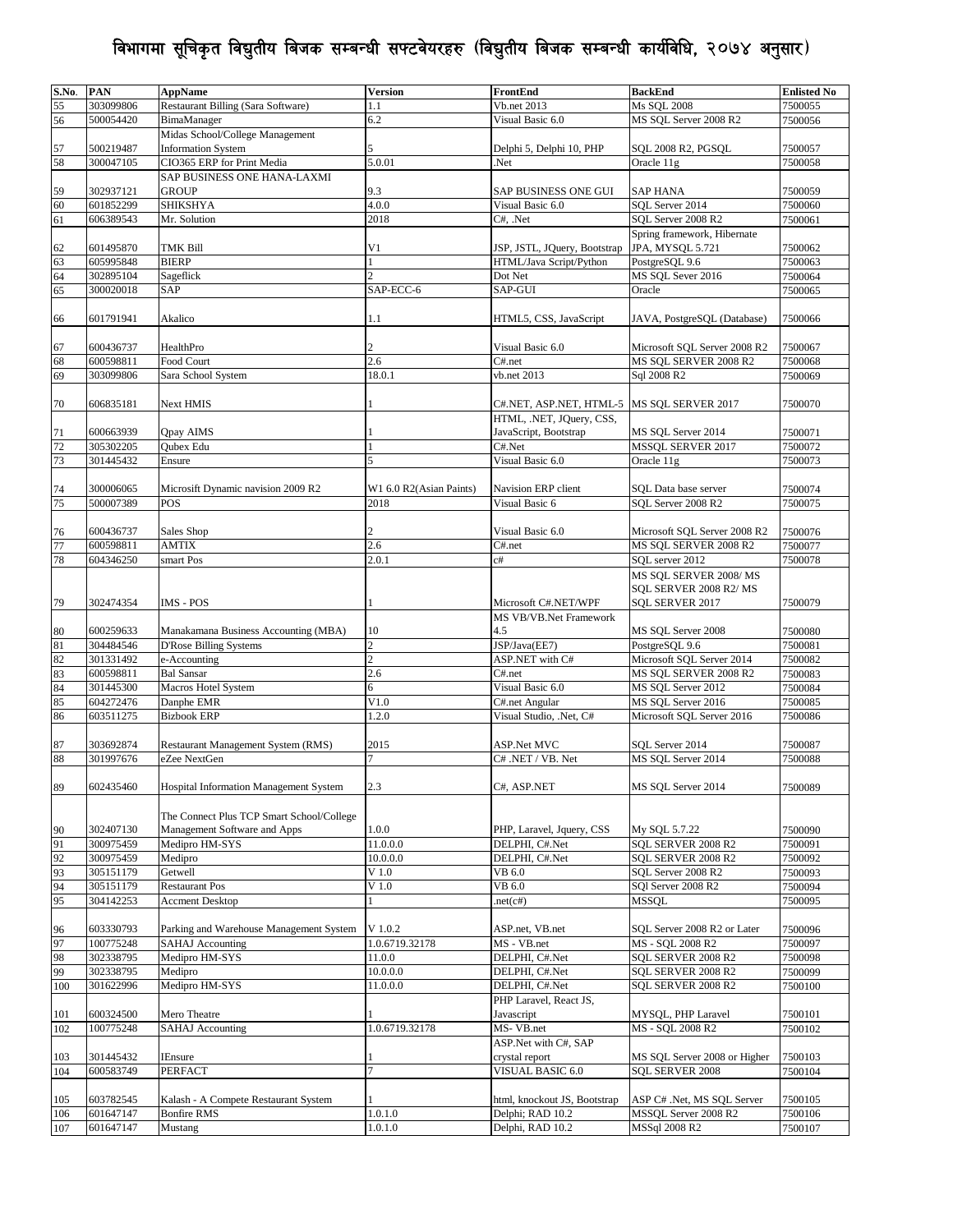| S.No. | <b>PAN</b> | <b>AppName</b>                                                     | <b>Version</b>                | FrontEnd                     | <b>BackEnd</b>                          | <b>Enlisted No</b> |
|-------|------------|--------------------------------------------------------------------|-------------------------------|------------------------------|-----------------------------------------|--------------------|
| 108   | 601647147  | <b>Bonfire Business Solution</b>                                   | 1.0.1.0                       | Delphi; RAD 10.2             | MSSQL Server 2008 R2                    | 7500108            |
|       |            |                                                                    | 2016 W1(Precision             |                              |                                         |                    |
|       |            |                                                                    | <b>Pyramid Nepal Private</b>  |                              | Microsoft SQL Server 2008,              |                    |
| 109   | 606795977  | Microsoft Dynamics NAV                                             | Limited)                      | RTC Client                   | 2008R2, 2012, 2014, 2016, 2017          | 7500109            |
| 110   | 302305289  | <b>LABHA POS</b>                                                   |                               | ASP .net C#                  | <b>MSSQL</b>                            | 7500110            |
| 111   | 303812577  | Clims                                                              | $\overline{c}$                | Dot Net                      | Oracle                                  | 7500111            |
| 112   | 500038738  | <b>Acct 2000</b>                                                   | 5.3.1                         | developersuite               | Oracal                                  | 7500112            |
|       |            |                                                                    |                               |                              |                                         |                    |
| 113   | 600241977  | Gateway School/College Management System                           |                               | Net.                         | MSSQLServer 2008                        | 7500113            |
| 114   | 602446598  | Vision Pharma                                                      | 11                            | Net.                         | SQL Server 2012 Or Higher               | 7500114            |
| 115   | 602446598  | Vision Restro                                                      | 11                            | Net/Java/Node JS             | SQL Server 2012 Or Higher               | 7500115            |
|       |            |                                                                    |                               |                              | MS SQL SERVER 2008                      |                    |
|       | 600028783  | IDS                                                                | Fortune Next 6.5              | VB <sub>6</sub>              |                                         |                    |
| 116   | 303408110  |                                                                    | V11                           | C#, NET                      | R2/2012/2014/2016/2017<br>C#,SQL,ORACLE | 7500116            |
| 117   |            | Ginesys                                                            |                               |                              |                                         | 7500117            |
|       |            |                                                                    |                               |                              |                                         |                    |
| 118   | 605961564  | DBS                                                                |                               | React, Node JS (Java Script) | PostgreSQL                              | 7500118            |
|       |            |                                                                    |                               |                              |                                         |                    |
| 119   | 301490818  | TallyCum                                                           | A7.1                          | Microsoft Visual Basic 6.0   | Microsoft SQL Server 2008 R2            | 7500119            |
|       |            |                                                                    |                               |                              |                                         |                    |
| 120   | 301490818  | TallyCum                                                           | B7.1                          | Microsoft Visual Basic 6.0   | Microsoft SQL Server 2008 R2            | 7500120            |
| 121   | 600598811  | <b>AMTIX</b>                                                       | 2.6                           | C#.net                       | MS SQL 2012, MS SQL 2014                | 7500121            |
| 122   | 302037034  | ccms                                                               | v2                            | php                          | mssql                                   | 7500122            |
|       |            |                                                                    | <b>Bottlers Nepal Limited</b> |                              |                                         |                    |
| 123   | 300048362  | SAP                                                                | ECC 6.0 Customization         | <b>SAP GUI</b>               | <b>MS SQL 2012</b>                      | 7500123            |
|       |            |                                                                    |                               |                              |                                         |                    |
| 124   | 300052637  | Opera PMS, Micros POS                                              | Opera 5.0, Micros 9700        | <b>JAVA</b>                  | Oracle                                  | 7500124            |
|       |            |                                                                    |                               |                              | MS SQL SERVER 2012, MS                  |                    |
|       |            |                                                                    |                               |                              | SQL SERVER 2014, MS SQL                 |                    |
| 125   | 301997676  | Swastik Nepal Edition                                              | 2                             | <b>Visual Basic</b>          | <b>SERVER 2017</b>                      | 7500125            |
|       |            |                                                                    |                               |                              | MS SQL SERVER 2012, MS                  |                    |
|       |            |                                                                    |                               |                              | SQL SERVER 2014, MS SQL                 |                    |
| 126   | 301997676  | Swastik Nepal Edition                                              | 2.1                           | Visual Basic                 | <b>SERVER 2017</b>                      | 7500126            |
| 127   | 300494174  | PERP (Progen ERP)                                                  | 62 DB                         | Auto Code Tool (C++)         | MySQL 5.0                               | 7500127            |
| 128   | 305595490  | Scoms                                                              | 1.0.1                         | Delphi6                      | <b>MSSQL Server</b>                     | 7500128            |
| 129   | 604987774  | School Management System                                           | V <sub>1.0</sub>              | VB.Net                       | Sql server 2008 R2                      | 7500129            |
|       |            |                                                                    |                               | HTML, JQuery, Java Script,   |                                         |                    |
| 130   | 304913013  | Insurest                                                           | 1.0.0.1                       | Kendo UI                     | <b>MS SQL 2016</b>                      | 7500130            |
| 131   | 300016965  | Arihant Multi Fibres                                               |                               | Microsoft Visual Basic 6.0   | Microsoft SQL Server 2008               | 7500131            |
|       | 302852039  | <b>Arihant Polypacks</b>                                           |                               | Microsoft Visual Basic 6.0   | Microsoft SQL Server 2008               |                    |
| 132   | 305021029  | ITDOSE MIS (Hospedia)                                              | Version 9.0.1                 |                              |                                         | 7500132            |
| 133   |            |                                                                    |                               | Asp.net                      | Mysql                                   | 7500133            |
|       |            |                                                                    |                               |                              |                                         |                    |
| 134   | 601686519  | Hospital Optimum Process Engine (H.O.P.E)<br>Microsoft Dynamic NAV | Version 6.0                   | Java, JQuery, Spring         | Microsoft SQL Server                    | 7500134            |
| 135   | 304913071  |                                                                    | 2009                          | Microsoft Dynamic            | MS SOL Server 2008                      | 7500135            |
| 136   | 303520829  | Cargo Accounting System (CAS)                                      | 6.2                           | Visual Basic 6.0             | SQL Server 2012 and Above               | 7500136            |
| 137   | 602477561  | Qualtosoft Pvt.Ltd.                                                | 11                            | <b>Billing Accounting</b>    | <b>Billing Accounting</b>               | 7500137            |
| 138   | 606766122  | Microsoft Dynamics NAV                                             | 2016, 2017, 2018              | Microsoft Dynamics NAV       | Microsoft SQL Server                    | 7500138            |
|       |            |                                                                    |                               |                              |                                         |                    |
|       |            |                                                                    |                               | Angular 4.0 CLI, Web API,    |                                         |                    |
| 139   | 602410816  | D Cube Hotel System                                                | V2                            | BootStrap, Crystal Report    | Mysql/SqlServer                         | 7500139            |
|       |            |                                                                    |                               |                              |                                         |                    |
|       |            |                                                                    |                               | Angular 4.0 CLI, Web API,    |                                         |                    |
| 140   | 602410816  | D Cube Restaurant System                                           | V <sub>2</sub>                | BootStrap, Crystal Report    | Mysql/SqlServer                         | 7500140            |
|       |            |                                                                    |                               | C#, MVC 5.0, JavaScript,     |                                         |                    |
|       |            |                                                                    |                               | Jquery, BootStrap, Crystal   | Mysql 5.5 and higher /SqlServer         |                    |
| 141   | 602410816  | D Cube School                                                      | V <sub>2</sub>                | Report                       | 2008 and higher                         | 7500141            |
| 142   | 300020018  | Distribution Automation System-DAS                                 | 1.9.0                         | ASP.NET                      | Microsoft SQL Server 2000               | 7500142            |
| 143   | 602483591  | Smart Pos System                                                   | 1.0.0                         | MVC C# .Net                  | Microsoft SQL Server 2016               | 7500143            |
| 144   | 600255525  | Sales-Mate                                                         | 2.0.1                         | Visual Basic 6.0             | Oracle 8i, 10g, 11g                     | 7500144            |
| 145   | 300038086  | Raghupati                                                          |                               | Microsoft Visual Basic 6.0   | Microsoft SQL Server 2008               | 7500145            |
| 146   | 606749842  | Indhri Group                                                       | 1.0.1                         | PHP                          | MY SQL                                  | 7500146            |
|       |            |                                                                    |                               |                              | MS SQL SERVER 2008 R2,                  |                    |
|       |            |                                                                    |                               |                              | MS SOL SERVER 2012, MS                  |                    |
| 147   | 600598811  | AMTIX                                                              | 2.6                           | C#.net                       | SQL SERVER 2014                         | 7500147            |
| 148   | 606918820  | G                                                                  | H                             |                              | K                                       | 7500148            |
|       |            |                                                                    |                               |                              |                                         |                    |
| 149   | 302457669  | <b>Systematic Schooling</b>                                        | Ver 1.1                       | Visual Basic 6.0             | Sql Server 8.0                          | 7500149            |
| 150   | 500128738  | <b>SAP Business One</b>                                            | SAP B1 9.2 4/ HANA            | ASP.NET/C#                   | <b>SAP HANA</b>                         | 7500150            |
| 151   | 300044614  | Veris CRM                                                          | 6.2.1                         | Veris                        | Oracle 11g database                     | 7500151            |
| 152   | 300044614  | Recharge Card Management System                                    |                               | Developer                    | Oracle                                  | 7500152            |
| 153   | 300044614  | <b>Interconnect System</b>                                         | WBS 5.1.2                     | JAVA                         | Oracle                                  | 7500153            |
| 154   | 300044614  | Lease Line Management System                                       |                               | Developer                    | Oracle                                  | 7500154            |
|       |            |                                                                    |                               |                              |                                         |                    |
| 155   | 300044614  | Value Added Service Management System                              |                               | Developer                    | Oracle                                  | 7500155            |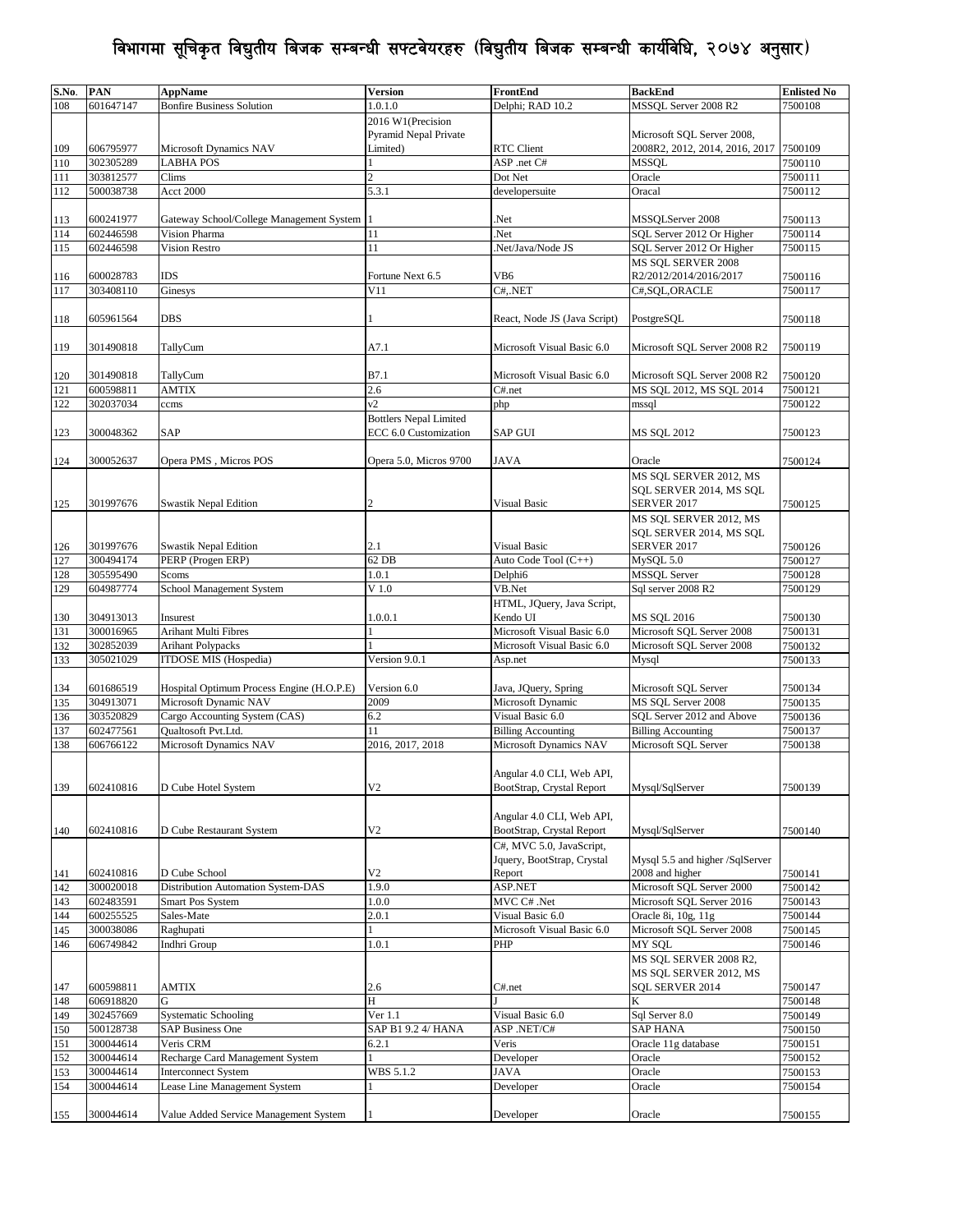| S.No.      | <b>PAN</b>             | <b>AppName</b>                                 | Version                 | FrontEnd                                                                 | <b>BackEnd</b>                  | <b>Enlisted No</b> |
|------------|------------------------|------------------------------------------------|-------------------------|--------------------------------------------------------------------------|---------------------------------|--------------------|
|            |                        |                                                |                         |                                                                          | MS SOL SERVER 2008              |                    |
| 156        | 302720851              | IDS                                            | <b>FORTUNE NEXT 6.5</b> | VB6                                                                      | R2/2012/2014/2016/2017          | 7500156            |
| 157        | 500194306              | <b>IBS</b>                                     | 2.2                     | Developer 6i                                                             | oracle 10G                      | 7500157            |
| 158        | 605911839              | YaffleCWMS                                     |                         | PHP                                                                      | <b>MYSQL</b>                    | 7500158            |
|            |                        |                                                |                         |                                                                          | MICROSOFT SQL 2008 R2 OR        |                    |
| 159        | 304567140              | ADVANTAGE TVS                                  | 4.89                    | MICROSOFT DOT NET 2.0                                                    | <b>HIGHER VERSION</b>           | 7500159            |
|            |                        |                                                |                         |                                                                          | MS SOL SERVER 2008              |                    |
| 160        | 602763925              | IDS                                            | FORTUNE NEXT 6.5        | VB <sub>6</sub>                                                          | R2/2012/2014/2016/2017          | 7500160            |
|            |                        | IMS - Hospitality Management Software<br>(HMS) |                         |                                                                          | MS SQL SERVER 2012/MS           |                    |
| 161        | 302474354              |                                                |                         | MS C#.NET, ANDROID<br>Microsoft Dynamics Role                            | SQL SERVER 2017                 | 7500161            |
| 162        | 300010208              | Microsoft Dynamics NAV 2013 R2                 | 2013 R <sub>2</sub>     | Tailored C-Side client                                                   | Microsoft SQL Server            | 7500162            |
| 163        | 300006007              | RS Unify (Lever Edge)                          | 18.X                    | Java Version 1.8                                                         | SOL Server 2012                 | 7500163            |
|            |                        |                                                |                         |                                                                          |                                 |                    |
| 164        | 600241977              | Gateway Jewellery Management System            |                         | Net.                                                                     | MSSQLSERVER 2008                | 7500164            |
| 165        | 300006007              | SAP                                            | <b>ECC 6.0</b>          | <b>SAP GUI</b>                                                           | Oracle 12.1.0.2.0               | 7500165            |
| 166        | 300006007              | RS Unify (Lever Edge)                          | 18.X                    | Java Version 1.8                                                         | SOL Server 2012                 | 7500166            |
|            |                        |                                                |                         |                                                                          |                                 |                    |
| 167        | 600279105              | mDev Billing                                   |                         | HTML/CSS/jQuery/Javascript PHP/MySQL                                     |                                 | 7500167            |
| 168        | 301587967              | SBS                                            | Version 2.1             | Developer                                                                | Oracle                          | 7500168            |
|            |                        |                                                |                         | ASP.Net with C#, SAP                                                     |                                 |                    |
| 169        | 301445432              | Micro Insurance                                |                         | Crystal report                                                           | SQL Server 2008 or Higher       | 7500169            |
| 170        | 600026417              | <b>SIMPLEBILLS</b>                             | V <sub>1</sub>          | PHP                                                                      | <b>MYSQL</b>                    | 7500170            |
|            |                        |                                                |                         | HTML,css,javascript,json,PH                                              |                                 |                    |
| 171        | 606733687              | Kasturi POS And Stock Management               |                         |                                                                          | mysql                           | 7500171            |
| 172        | 606733687              | Kasturi POS and Stock Management               |                         | html,javascript,json,PHP                                                 | mysql 5.6 and above             | 7500172            |
| 173        | 604346250              | <b>Smart NEXTErp</b>                           | 2.0.1                   | Pythan                                                                   | My SQL Mario DB                 | 7500173            |
| 174        | 604346250              | <b>Smart MixERP</b>                            | open source             | ASP.net                                                                  | My Sql                          | 7500174            |
|            |                        |                                                |                         | HTML,CSS,PHP,Javascript,Jq                                               |                                 |                    |
| 175        | 606733687              | Kasturi POS and Stock Management               |                         | uery, JSON                                                               | PHP, MySQL                      | 7500175            |
| 176        | 500184866<br>601800021 | sbs system<br>Khata HMS                        | 1.12<br>5               | Developer 2000<br>Net.                                                   | Oracle10G<br><b>MSSOL</b>       | 7500176<br>7500177 |
| 177<br>178 | 301331492              | e-School ERP                                   | 3                       | Asp.net with C#                                                          | MS SQL Server 2014              | 7500178            |
| 179        | 301331492              | <b>School Plus</b>                             | 10                      | VB.net                                                                   | MS SQL Server 2008 R2           | 7500179            |
| 180        | 300020108              | Light House Erp                                | v15                     | oracle developer 2000                                                    | oracle server 10g               | 7500180            |
|            |                        |                                                |                         |                                                                          |                                 |                    |
| 181        | 300020108              | LIGHT HOUSE ERP                                | V15                     | ORACLE DEVELOPER 2000 ORACLE SERVER 10G                                  |                                 | 7500181            |
|            |                        |                                                |                         |                                                                          |                                 |                    |
| 182        | 300020108              | LIGHT HOUSE ERP                                | V15                     | ORACLE DEVELOPER 2000 ORACLE SERVER 10G                                  |                                 | 7500182            |
|            |                        |                                                |                         |                                                                          |                                 |                    |
| 183        | 600628077              | Management Information System (MIS 5.0)        | MIS 5.0                 | ASP.net                                                                  | MS SQL Server 2008 R1           | 7500183            |
|            |                        |                                                |                         |                                                                          | Microsoft SQL Server 2014 or    |                    |
| 184        | 301588571              | <b>FACT ERP.NG</b>                             | 5.0.81                  | Microsoft .NET                                                           | SQL Server 2016                 | 7500184            |
| 185        | 302262320              | Genesis ERP                                    | Version 1.0             | C#.NET MVC                                                               | MS SOL SERVER 2008              | 7500185            |
| 186        | 302628302              | Yeti Enterprise System                         | 2018                    | Visual Basic 6.0                                                         | MS Sql Server 2008 R2           | 7500186            |
| 187        | 303760078              | Mitra erp                                      | 2                       | .net                                                                     | SQL server 2008 r2,             | 7500187            |
| 188        | 602483591              | Smart POS System                               | 1.0.0                   | C# ASP .NET MVC                                                          | SQL Server 2016                 | 7500188            |
| 189        | 604774837              | <b>HISAB NG</b>                                | 11                      | VB.NET                                                                   | SQL SERVER 2008 R2              | 7500189            |
|            |                        |                                                |                         |                                                                          |                                 |                    |
| 190        | 601498901              | Kamal Adhikari, NITV MEDIA PVT LTD.            |                         | HTML. Java Script css                                                    | PHP MYSQL                       | 7500190            |
| 191        | 300229651              | <b>HIMS</b>                                    | 5.4.0.5                 | Oracle                                                                   | Oracle                          | 7500191            |
|            |                        |                                                |                         |                                                                          |                                 |                    |
| 192        | 301586559              | Swift Inventory and Accounting System          |                         | VB6, Visual Basic, C#, ASP. Net MS SQL 2016<br>C#, ASP.NET, EXT.NET, REP |                                 | 7500192            |
| 193        | 303014463              | <b>CHMS</b>                                    |                         | ORTING SERVICES                                                          | MS SQL SERVER 2008 R2           | 7500193            |
|            |                        | SAP SUIT ON HANA (VARUN                        |                         |                                                                          |                                 |                    |
| 194        | 300045495              | BEVERAGES (NEPAL) PVT. LTD.)                   | EHP 6.0.9               | ASP.net and Java                                                         | SYBASE-HANA                     | 7500194            |
| 195        | 601832428              | Core Billing System                            |                         | ASP.NET C#                                                               | MS SQL Server 2008 R2           | 7500195            |
|            |                        |                                                |                         | Angular CLI, Web API,                                                    |                                 |                    |
| 196        | 602410816              | D. Cube Billing System                         | V <sub>2</sub>          | BootStrap, Crystal Report                                                | Mysql/SqlServer                 | 7500196            |
|            |                        |                                                |                         | Angular CLI, Web API,                                                    |                                 |                    |
| 197        | 602410816              | D. Cube ERP System                             | V <sub>2</sub>          | BootStrap, Crystal Report                                                | Mysql/SqlServer                 | 7500197            |
|            |                        |                                                |                         | C#, MVC 5.0, JavaScript,                                                 |                                 |                    |
|            |                        |                                                |                         | Jquery, BootStrap, Crystal                                               | Mysql 5.5 and higher /SqlServer |                    |
| 198        | 602410816              | D Cube School ERP System                       | V <sub>2</sub>          | Report, React Native                                                     | 2008 and higher                 | 7500198            |
| 199        | 600593829              | Global Vista                                   | $V-1.0.7$               | EWD                                                                      | MUMPS AND GT.M                  | 7500199            |
| 200        | 301515706              | finman                                         | 1.1                     | visual basic 6.0                                                         | Sql server 2012 rs              | 7500200            |
|            |                        | Samna News Page (Varun Beverages (Nepal)       |                         |                                                                          |                                 |                    |
| 201        | 300045495              | Pvt. Ltd.)                                     | R <sub>17</sub>         | VB.NET                                                                   | MS SQL 2008 R2                  | 7500201            |
| 202        | 305595490              | <b>SmartTradeX</b>                             | 1.0.1                   | Delphi6                                                                  | <b>MSSOL2008</b>                | 7500202            |
|            |                        |                                                |                         |                                                                          |                                 |                    |
| 203        | 305532657              | <b>EXPERT</b>                                  | NSQL 9 Release 1.0      | $C++$                                                                    | SQL Server 2008 R2 or Higher    | 7500203            |
| 204        | 303014463              | CROSSOVER ERP                                  |                         | C#.NET, WIN FORM                                                         | MS SQL SERVER 2008 R2           | 7500204            |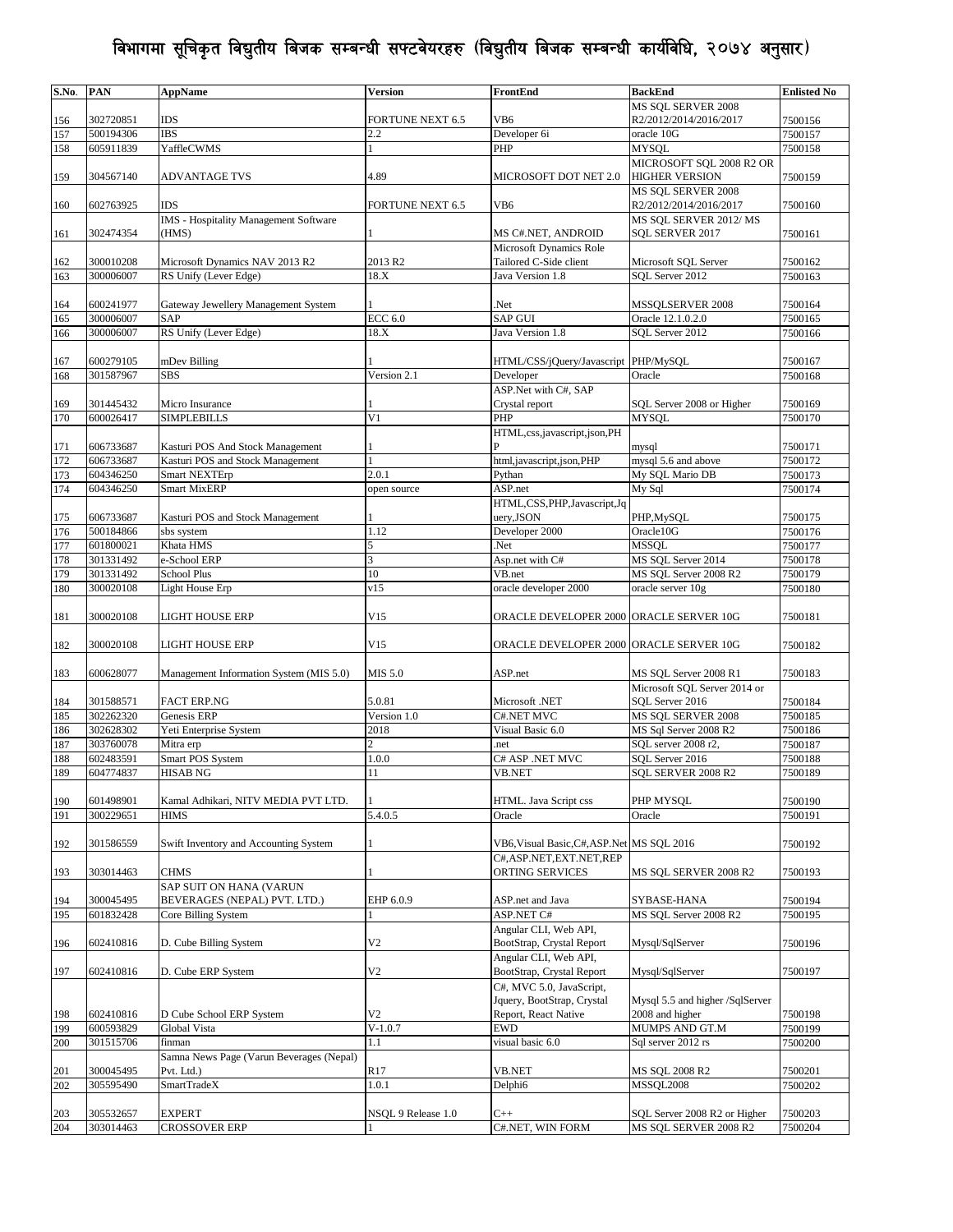| S.No. | <b>PAN</b> | <b>AppName</b>                                 | Version                        | FrontEnd                    | <b>BackEnd</b>                          | <b>Enlisted No</b> |
|-------|------------|------------------------------------------------|--------------------------------|-----------------------------|-----------------------------------------|--------------------|
| 205   | 500086364  | <b>SSRMS</b> (Subisu)                          |                                | Net.                        | MS SQL Server 2012                      | 7500205            |
| 206   | 604346250  | <b>Smart Restro POS</b>                        | 2.0.1                          | C#                          | SQL2012                                 | 7500206            |
|       | 300020375  |                                                | ECC 6.0 EHP 6                  | <b>SAP GUI</b>              |                                         | 7500207            |
| 207   |            | SAP(Dabur Nepal Pvt. Ltd)                      |                                |                             | Oracal 11g                              |                    |
| 208   | 602269539  | WINHMS                                         | 6.20.20 and above              | MS VB, ASP.net              | MS SQL Sever 2008,2014                  | 7500208            |
|       |            |                                                |                                |                             |                                         |                    |
| 209   | 605939958  | <b>MTS</b>                                     |                                | Angular, C#, ASP.Net Core   | MS SQL Server 2014                      | 7500209            |
|       |            |                                                |                                |                             | MS SQL Server 2008, 2012 and            |                    |
| 210   | 608005364  | Central Cinema Management System               |                                | ASP.NET, C#                 | 2014                                    | 7500210            |
| 211   | 500189382  | Despatch SOftware                              | 7                              | Visual Basic 6.0            | MS SQL SERVER 2008                      | 7500211            |
|       |            |                                                |                                |                             |                                         |                    |
| 212   | 606885379  | Oracle+NetSuite                                | Raindrop Localization V1.0 php |                             | oracle                                  | 7500212            |
|       |            |                                                |                                |                             |                                         |                    |
|       |            |                                                |                                |                             |                                         |                    |
| 213   | 606885379  | Oracle + NetSuite                              | Raindrop Localization V2.0 PHP |                             | Oracle                                  | 7500213            |
| 214   | 500174278  | Redbook Retail                                 | version 1.5                    | HTML, JAVASCRIPT            | JAVA, POSTGRESQL                        | 7500214            |
| 215   | 302457669  | Systematic CampusSoft                          | Ver 1.1                        | Visual Basic 6.0            | SOL Server 8.0                          | 7500215            |
| 216   | 601800021  | Khata                                          |                                | Net.                        | <b>MSSQL</b>                            | 7500216            |
| 217   | 601800021  | <b>SISH Billing</b>                            |                                | Gambas                      | MySQL                                   | 7500217            |
|       |            | Mandala Broker Office Solution Software        |                                |                             |                                         |                    |
| 218   | 606674782  | (MBOSS)                                        | 2.5.2                          | HTML, CSS, JQuery           | C#, ASP.NET, MSSQL 2014                 | 7500218            |
| 219   | 602494227  | <b>BRIGHT SCHOOL/COLLEGE</b>                   |                                | PHP, Javascript             | My SQL                                  | 7500219            |
|       | 301986210  | School Management Software                     |                                | Visual Besic                | SQL Server 2008 Or Higher               |                    |
| 220   |            |                                                |                                |                             |                                         | 7500220            |
|       |            |                                                |                                |                             |                                         |                    |
| 221   | 302052273  | Cashier                                        |                                | Microsoft Visual Basic.NET  | Microsoft SOL Server                    | 7500221            |
| 222   | 605936711  | Pravax ERP Solution                            |                                | asp.net                     | sql server                              | 7500222            |
| 223   | 301766012  | COGENT BILLING SYSTEM                          |                                | gambas                      | <b>MySQL</b>                            | 7500223            |
| 224   | 603553688  | <b>WISH Hospitality Solution</b>               | 7.2.2.6                        | Visual Basic.Net            | MS SQL Server 2008 R2                   | 7500224            |
|       |            |                                                |                                |                             |                                         |                    |
|       |            | SUBSCRIBER MANAGEMENT SYSTEM                   |                                |                             |                                         |                    |
|       | 304560631  | WITH BILLING FEATURE                           |                                | Asp.Net 4.5 (C#, MVC)       | MsSql 2008                              |                    |
| 225   |            |                                                |                                |                             |                                         | 7500225            |
| 226   | 300020375  | SAP ERP (Dabur Nepal Pvt. Ltd.)                | SAP ERP 6.0 EhP8               | <b>SAP GUI</b>              | <b>HANA 2.0</b>                         | 7500226            |
| 227   | 604294108  | Max Connect                                    | $\overline{c}$                 | .net                        | .net                                    | 7500227            |
| 228   | 606659286  | <b>VIPL FMCG SOFTWARE</b>                      | R1.0                           | Visual Studio               | MS Sql Server                           | 7500228            |
|       |            |                                                |                                |                             |                                         |                    |
| 229   | 606659286  | VIPL Restaurant Management software            | R1.0                           | Visual Studio VB.NET 12     | MS Sql Server 08 R2                     | 7500229            |
| 230   | 606659286  | <b>VIPL Pharma Software</b>                    | P1.0                           | Visual Studio VB.NET 12     | MS Sql Server 08 R2                     | 7500230            |
| 231   | 606659286  | <b>VIPL Automobile Software</b>                | A1.0                           | Visual Studio VB.NET 12     | MS Sql server 08 R2                     | 7500231            |
|       |            | VIPL School & College Management               |                                |                             |                                         |                    |
|       |            | Software/apps                                  | <b>VSC1.0</b>                  |                             |                                         |                    |
| 232   | 606659286  |                                                |                                | Visual Studio VB, NET 12    | MS Sql server 08 R2                     | 7500232            |
| 233   | 606659286  | VIPL Hotel Mangement Software/App              | H1.0                           | Visual Studio VB.NET 12     | MS Sql server 08 R2                     | 7500233            |
| 234   | 606659286  | <b>VIPL Pathology Software</b>                 | PT1.0                          | Visual Studio VB.NET 12     | MS Sql Server 08 R2                     | 7500234            |
| 235   | 606871914  | Sofwena Hospital Manager                       | v1.0.0.0                       | C#, .Net                    | Sql Server                              | 7500235            |
| 236   | 304460847  | <b>NGBSS Billing System</b>                    | CBS 1.2                        | Smap                        | Oracle                                  | 7500236            |
| 237   | 606788076  | A1Pathshala                                    |                                | HTML,CSS,Bootstrap,PHP      | PHP, JavaScript, MySql                  | 7500237            |
| 238   | 300979879  | <b>United Solutions</b>                        | V3                             | <b>JAVA/JSP</b>             | Oracle (XE/9i/11g)                      | 7500238            |
|       |            |                                                |                                |                             |                                         |                    |
| 239   | 600380744  | <b>Broker Office Solution Software(BOSS)</b>   | 2.5.6                          | HTML, CSS, JS, JQuery       | C#, ASP.NET, MSSQL 2014                 | 7500239            |
| 240   | 606872737  | HorizonPro                                     | 8.5.5                          | VS 2010                     | SQL 2008 R2                             | 7500240            |
|       |            |                                                |                                |                             |                                         |                    |
|       |            |                                                |                                | HTML5, CSS3, Javascript,    |                                         |                    |
| 241   | 602494227  | Bright Restaurant / Hotel                      |                                | Angular                     | PHP(Larabel), MySQL                     | 7500241            |
| 242   | 302457669  | Systematic HospiceSoft                         | 1.1                            | Visual Basic 6.0            | Sql Server 8.0 or Higher                | 7500242            |
| 243   | 302457669  | Systematic MediSystem                          | 1.1                            | Visual Basic 6.0            | SQL Server 8.0 or Higher                | 7500243            |
| 244   | 305151179  | SchoolMAN                                      |                                | VB 6.0                      | Sql Server 2008, 2014                   | 7500244            |
|       |            |                                                |                                | 4GL (4th Generation         |                                         |                    |
| 245   | 300006007  | Mfg Pro                                        | 8.4H                           | Language)                   | Progress DB                             | 7500245            |
|       |            | <b>Electronics Corporate Accounting System</b> |                                |                             |                                         |                    |
|       | 301212557  | (ECAS)                                         |                                | <b>NET</b>                  | <b>SQL Server</b>                       | 7500246            |
| 246   |            | <b>Pharmacy Plus</b>                           | V1.0                           |                             |                                         |                    |
| 247   | 604375629  |                                                |                                | asp.net                     | Oracle 10g                              | 7500247            |
| 248   | 604375629  | Clinic Manager                                 | V2.0                           | asp.net                     | Oracle 10g                              | 7500248            |
| 249   | 604337414  | Infinia Resto                                  |                                | <b>VB.NET</b>               | SQL SERVER 2012                         | 7500249            |
| 250   | 300777578  | RetailGraph                                    | 3.2                            | dot Net                     | <b>SQL Server</b>                       | 7500250            |
| 251   | 600999128  | busy accounting software                       | 17                             | visual basic                | ms sql 2008 r2                          | 7500251            |
| 252   | 304749146  | <b>EFAS Accounting System</b>                  | 18.02                          | <b>VB.Net 2010</b>          | MSSQL 2008/2008R2                       | 7500252            |
|       |            |                                                |                                |                             | Mysql Server, Oracle Server,            |                    |
| 253   | 600607454  | mSchool                                        | vl                             | JS, Bootstrap, PHP, YII     | <b>SOL</b> Server                       | 7500253            |
|       |            | <b>ERPNext (Nepal Edition)</b>                 |                                |                             |                                         |                    |
| 254   | 605953985  |                                                | 11.0.3                         | HTML5 and Javascript        | Python and Mariadb                      | 7500254            |
|       |            |                                                |                                | JS, PHP, Bootstrap, Jquery, |                                         |                    |
| 255   | 600607454  | mCollege                                       | v1                             | HTML5, Canvas               | Mysql, Oracle, MsSQL                    | 7500255            |
|       |            |                                                |                                | HTML5, JS, PHP, Yii2,       |                                         |                    |
| 256   | 600607454  | mCRM                                           | v1                             | Jquery, Bootstrap           | Mysql, Oracle, MsSQL,                   | 7500256            |
|       |            |                                                |                                | HTML5, JS, CSS, Jquery,     |                                         |                    |
| 257   | 600607454  | mHospitality                                   | v1                             | YII2, PHP, Jquery           | Mysql, Oracle, MSSQl, Postgress 7500257 |                    |
|       |            |                                                |                                | HTML5, JS, Bootstrap,       |                                         |                    |
|       | 600607454  |                                                | v1                             | Jquery, Yii2, PHP           |                                         |                    |
| 258   |            | mHospitality Plus                              |                                |                             | Mysql, Oracle, MSSQl                    | 7500258            |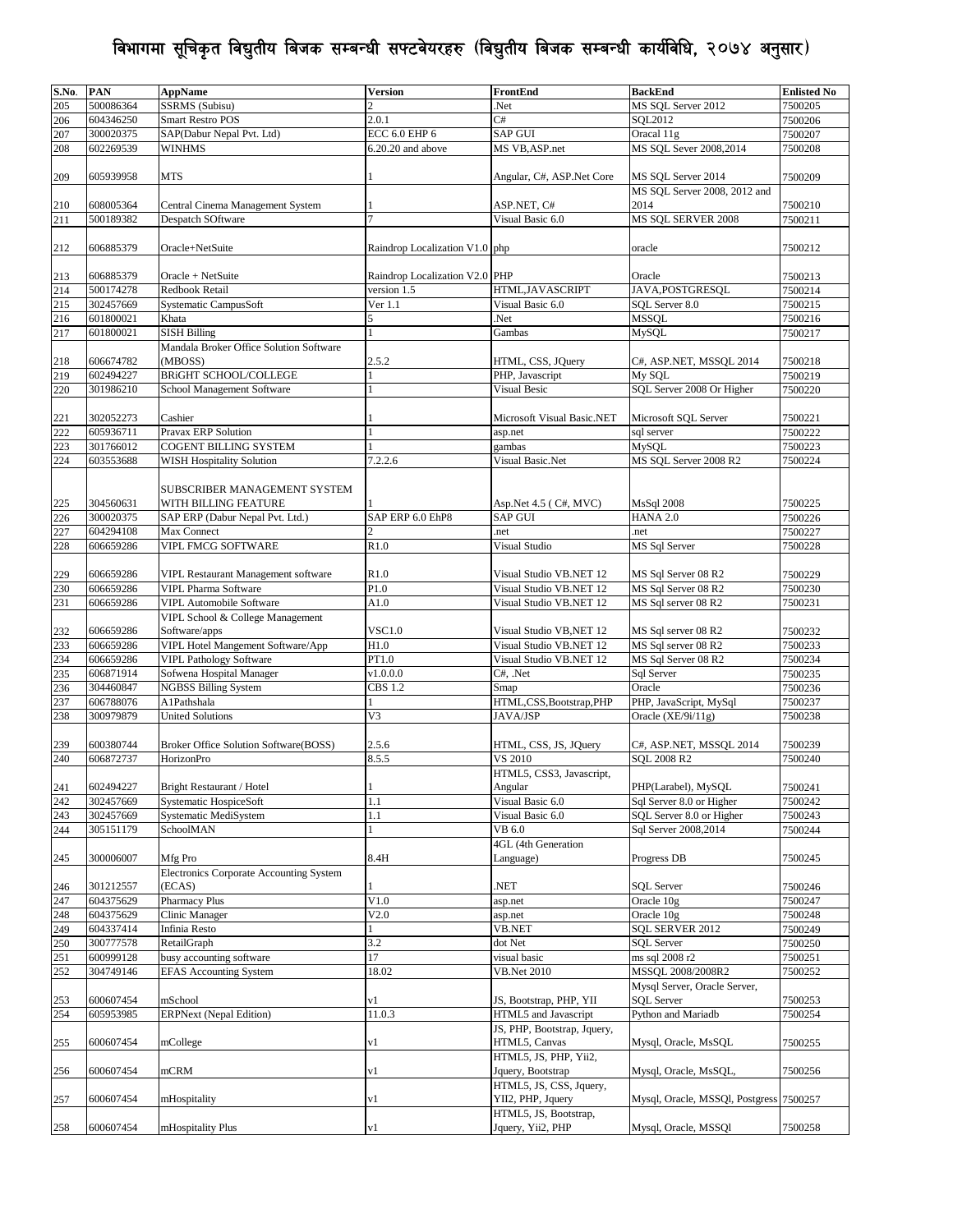| S.No. | <b>PAN</b> | <b>AppName</b>                              | <b>Version</b>         | FrontEnd                     | <b>BackEnd</b>                | <b>Enlisted No</b> |
|-------|------------|---------------------------------------------|------------------------|------------------------------|-------------------------------|--------------------|
| 259   | 600760975  | H2O                                         | 5.14                   | c#, ASP.NET                  | MS. SQL Server 2018 R2        | 7500259            |
|       |            |                                             |                        |                              |                               |                    |
| 260   | 600760975  | Paathshala@AMIS                             | 10.1                   | c#, ASP.NET                  | MS. SQL Server 2008 R2        | 7500260            |
| 261   | 601117323  | <b>OFXTIX</b>                               | 1.0.0.84               | .net, html, css, js          | net, mssqlserver 2008/14      | 7500261            |
| 262   | 603330793  | Gateway RPOS                                | 1.0.1                  | C#, Angular2                 | MS SQL Server 2014R2          | 7500262            |
| 263   | 607383207  | Marg ERP                                    | $\overline{C}$         | <b>Visual Foxpro</b>         | SOL                           | 7500263            |
|       |            |                                             |                        |                              |                               |                    |
|       |            |                                             |                        |                              | PYTHON, XML                   |                    |
|       |            |                                             |                        | HTML ,JAVASCRIPT             | ,POSTGRESQL                   |                    |
|       |            |                                             |                        | ,BOOTSTRAP, CSS              | BACKBONEJS,                   |                    |
| 264   | 606681641  | ODOO S.A                                    | 11                     | JQUERY,                      | UNDERSCOREJS,                 | 7500264            |
| 265   | 606842677  | Smart Khaja Ghar                            | 2.0.1.8                | php                          | sql                           | 7500265            |
|       |            |                                             |                        | C# ASP.NET with HTML5,       |                               |                    |
|       |            |                                             |                        |                              |                               |                    |
| 266   | 606748087  | www.realtimehubs.com                        | RTH 1.0.0              | CSS3 and Jquery              | SOL Server 2012               | 7500266            |
| 267   | 604262039  | Juino ERP                                   |                        | .NET MVC                     | <b>MS-SOL Server Database</b> | 7500267            |
| 268   | 606588353  | MEDIFLOW                                    |                        | .NET                         | MSSQL                         | 7500268            |
|       |            |                                             |                        | PHP Version 7.0, CSS,        |                               |                    |
|       |            |                                             |                        | HTML, Javascript and JS      |                               |                    |
|       |            |                                             |                        |                              |                               |                    |
| 269   | 606870429  | <b>TUKI Complete EMIS</b>                   |                        | library, Yii2                | My Sql 5.7                    | 7500269            |
| 270   | 302474354  | <b>IMS</b> Ticketing Software               | 2.2                    | MS C#.NET/WPF/Xamarin        | MS SOL SERVER 2008 R2         | 7500270            |
| 271   | 305021029  | ITDOSE MIS (Hspedia)                        | Version 9.0.1          | Asp.net                      | Mvsal                         | 7500271            |
| 272   | 606612685  | <b>ASTRA CASH WRAP</b>                      | 18.9.3                 | MVC Angular Java & .Net      | <b>MS SQL Server</b>          | 7500272            |
|       | 304142253  | Accment Web                                 |                        | HTML, Javascript             | Python                        |                    |
| 273   |            |                                             |                        |                              |                               | 7500273            |
|       |            |                                             |                        | NET MVC                      |                               |                    |
| 274   | 304982101  | <b>Hotel Simplify</b>                       |                        | 5, Javascript, JQuery, Html  | SOL Server 2017               | 7500274            |
| 275   | 304379259  | Rigo Accounts                               |                        | ASP.Net (c#)                 | <b>SQL Server</b>             | 7500275            |
|       |            |                                             |                        |                              |                               |                    |
|       |            |                                             |                        |                              |                               |                    |
|       |            |                                             | 3.6.0.2149 (Customized |                              |                               |                    |
| 276   | 604233464  | A-Profit, C-Profit anygraaf                 | for APCA Nepal)        | Visual Studio 2017           | Postgre SQL 9.5               | 7500276            |
|       |            |                                             |                        |                              |                               |                    |
| 277   | 601852299  | Account + Home                              | 3.5.0                  | Visual Basic 6.0 and Andriod | SOL Server 2014               | 7500277            |
|       |            | Inventory Software with Accounting          |                        |                              |                               |                    |
|       |            |                                             |                        |                              |                               |                    |
| 278   | 606872737  | 'HorizonPro'                                | 8.5.5                  | VB.Net                       | <b>SOL Server</b>             | 7500278            |
| 279   | 500128738  | <b>SAP Business One</b>                     | SAP B1 9.3 4/HANA      | ASP.NET/C#                   | <b>SAP HANA</b>               | 7500279            |
| 280   | 300006065  | SAP S/4HANA                                 | 1709                   | <b>SAP GUI</b>               | <b>SAP HANA</b>               | 7500280            |
| 281   | 606729026  | G One                                       | 470                    | Delphi                       | SQL server 2008 R2            | 7500281            |
|       |            |                                             |                        |                              |                               |                    |
|       |            |                                             |                        |                              |                               |                    |
| 282   | 606723343  | Digital Nepal School Management Software    | 3.0.1 Beta             | Java with Spring MVC         | Java with Spring MVC, MySql   | 7500282            |
| 283   | 603533341  | <b>BUSY 18</b>                              | 18                     | <b>VISUAL BASIC</b>          | <b>MS-SQL 2008 R2</b>         | 7500283            |
| 284   | 300006007  | RS UNIFY (Lever Edge)                       | 19.x                   | Java Version 1.8             | SOL Server 2012               | 7500284            |
| 285   | 603553688  | <b>WISH-Hospitality Solution</b>            | 9.2.1.9C               | Visual Basoc.Net             | MS SOL Server 2008 R2         | 7500285            |
|       |            |                                             |                        |                              |                               |                    |
| 286   | 601983876  | eLekha                                      | eLekha 1.2             | <b>JSF</b>                   | My SQL, J2E, Java,            | 7500286            |
| 287   | 301207067  | SAP ECC                                     | 6                      | <b>SAP GUI</b>               | ABAP and JAVA                 | 7500287            |
| 288   | 301446930  | Star School                                 |                        | Visual Studio                | MySql                         | 7500288            |
|       |            |                                             |                        |                              |                               |                    |
| 289   | 606733166  | <b>Invoice Plus</b>                         | 2019                   | C#.NET 4.0, Winforms         | C#.NET 4.0, SQL Server 2008   | 7500289            |
|       |            |                                             |                        |                              |                               |                    |
|       |            |                                             |                        | HTML, PHP, Javascript,       |                               |                    |
| 290   | 602466420  | <b>Reliant Radius</b>                       |                        | Jquery                       | PHP, MySqli                   | 7500290            |
| 291   | 606578958  | <b>KTM</b> Mart                             | 0.1                    | VB .Net                      | VB .Net                       | 7500291            |
| 292   | 605951394  | <b>SAP ERP</b>                              | ECC 6 - EHP7           | <b>SAP Native Client</b>     | IBM DB2                       | 7500292            |
| 293   | 605659180  | onlineERPpro                                | 2.1.0.9                | PHP                          | <b>MySQL</b>                  | 7500293            |
|       |            |                                             |                        |                              |                               |                    |
|       |            | Vzeal Technologies and Online Services Pvt. |                        |                              |                               |                    |
| 294   | 606628985  | Ltd.                                        |                        | HTML, CSS, Javascript        | PhP, MySQL                    | 7500294            |
| 295   | 300006065  | SAP S4/HANA                                 | 1709                   | <b>ABAP NET WEAVER</b>       | S4 HANA (ABAP)                | 7500295            |
|       |            |                                             |                        |                              |                               |                    |
| 296   | 606616269  | <b>MARG SOFTWARE</b>                        | MARG ERP 9+ SILVER     | <b>FOXPRO</b>                | <b>SQL SERVER</b>             | 7500296            |
| 297   | 300048362  | <b>Bottler Operation Solutions</b>          | 05.2.1                 | Java                         | MySQL                         |                    |
|       |            |                                             |                        |                              |                               | 7500297            |
|       |            |                                             |                        | Bootstrap, Jquery, HTML,     |                               |                    |
| 298   | 606858292  | Medikoma                                    |                        | Ajax                         | PHP, MySQL                    | 7500298            |
| 299   | 601862096  | Koklass                                     | $\rm V$ 1.0            | HTML, CSS, Jquery            | PHP                           | 7500299            |
| 300   | 302983944  | <b>AccSwift Accounting Software</b>         | 3.5                    | C#.NET                       | <b>SQL Server</b>             | 7500300            |
|       |            | Tara ERP                                    | 2019                   |                              | <b>MSSQL Server 2012</b>      |                    |
| 301   | 606601139  |                                             |                        | C#.net                       |                               | 7500301            |
| 302   | 606569363  | RES School and Inventory                    | 1.0.0                  | PowerBuilder                 | <b>SQL</b> Anywhere           | 7500302            |
| 303   | 302773675  | Zsmart                                      | V8.0                   | Java                         | $C++$                         | 7500303            |
| 304   | 301997676  | MYSWASTIKONLINE.COM                         |                        | NET WITH MVC                 | SQL SERVER 2014               | 7500304            |
| 305   | 303523008  | Ace Billing Software                        | $\overline{c}$         | Asp.net                      | MS SQL Server 2008 R2         | 7500305            |
|       |            |                                             |                        |                              |                               |                    |
|       |            |                                             |                        |                              |                               |                    |
| 306   | 606628242  | Hint                                        | 1.0.0                  | C#.net                       | MS SQL Server 2012 and latest | 7500306            |
| 307   | 601647147  | <b>Bonfire Ticketing Software</b>           | 1.0.1.0                | Delphi XE 10.2               | MS-SQL Server 2008            | 7500307            |
| 308   | 601495870  | HOSTT                                       | Flash-128.3            | WPF.NET, Language: C#        | Microsoft SQL Server 2016     | 7500308            |
| 309   | 605956151  | EduSmart                                    | 3.7                    | Ruby on Rails                | MariaDB                       | 7500309            |
|       |            |                                             |                        |                              |                               |                    |
| 310   | 606532482  | <b>Aspatal Services</b>                     |                        | Angular JS                   | Python, java                  | 7500310            |
|       |            |                                             |                        | ASP.NET, JavaScript,         |                               |                    |
| 311   | 304379259  | <b>Rigo Billing</b>                         |                        | Ext.NET                      | C#, MS SQL Server             | 7500311            |
| 312   | 303212900  | <b>BIZ DARPAN</b>                           | 1.1                    | VB.Net                       | <b>SQL Server</b>             | 7500312            |
|       |            |                                             |                        |                              |                               |                    |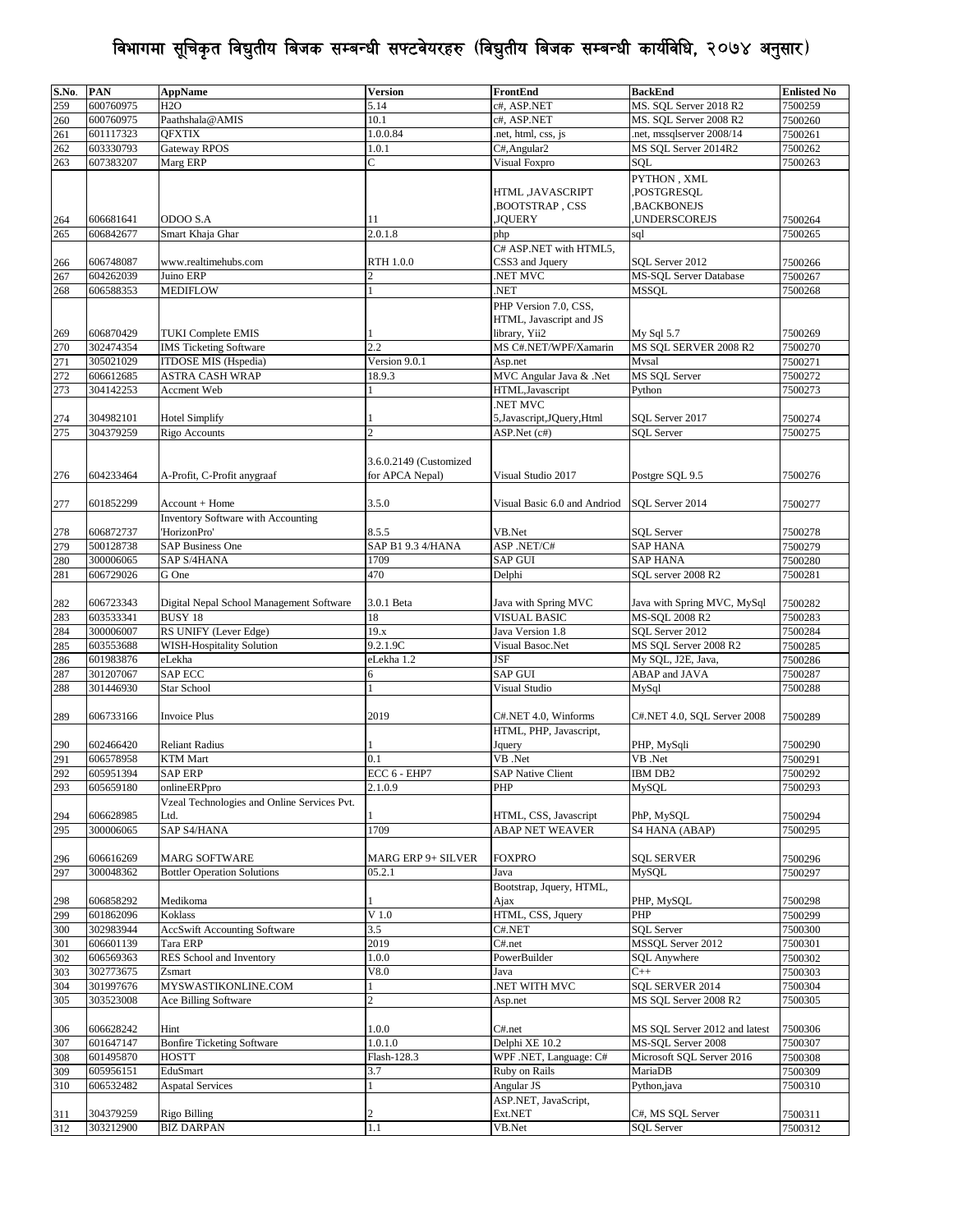| S.No. | PAN       | AppName                                          | <b>Version</b>                                     | FrontEnd                                   | <b>BackEnd</b>                         | <b>Enlisted No</b> |
|-------|-----------|--------------------------------------------------|----------------------------------------------------|--------------------------------------------|----------------------------------------|--------------------|
|       |           |                                                  |                                                    |                                            | Microsoft SQL & Visual Basic,          |                    |
| 313   | 606772239 | C6 Point of Sales System                         | 171128                                             | Microsoft SQL & Visual Basic Microsoft.net |                                        | 7500313            |
|       |           |                                                  |                                                    |                                            | Microsoft SQL Server 2008              |                    |
| 314   | 606609577 | CashX                                            | 1.0.8                                              | Microsoft Visual Studio 2005               | (Onward)                               | 7500314            |
| 315   | 305265225 | Smart                                            | $\overline{c}$                                     | <b>Visual Basic</b>                        | MS SQL Server                          | 7500315            |
| 316   | 300006007 | RS Unify (Leve Edge)                             | 19.X                                               | Java Version 1.8                           | SQL Server 2012                        | 7500316            |
| 317   | 500128738 | Synergy Web ERP                                  |                                                    | $C#$ .NET                                  | Oracle                                 | 7500317            |
| 318   | 500128738 | <b>SAP Business One</b>                          | SAP B1 9.2                                         | ASP.NET/C#                                 | MS SQL Server 2012                     | 7500318            |
| 319   | 301784797 | Jaatra                                           | 2.1                                                | Developer 2000                             | Oracle 9i                              | 7500319            |
| 320   | 301784797 | Jaatra                                           | 2.7                                                | Forms 6i                                   | Oracle 10G                             | 7500320            |
| 321   | 301490818 | TransBill                                        | T7.0                                               | MS Visual Basic 6.0                        | MS SQL Server 2008 R2                  | 7600321            |
| 322   | 606591429 | PowerBrain                                       | 1.8                                                | VB 6.0                                     | Oracle 11g                             | 7600322            |
|       |           |                                                  | 10.0, 11.0, 12.0, Enterprise HTML, XML, CSS, LESS, |                                            |                                        |                    |
| 323   | 606634050 | Odoo CE                                          | Edition                                            | SCSS, Javascript                           | Python, PostgreSOL                     | 7600323            |
|       |           |                                                  |                                                    |                                            |                                        |                    |
| 324   | 606111513 | Crystal POS                                      | 1.1.0                                              | HTML, CSS, JavaScript, C#                  | MySOL 5.7                              | 7600324            |
|       |           |                                                  |                                                    |                                            | Microsoft SQL Server 2008              |                    |
| 325   | 606609577 | CashX-Travel Agency Accounting Application 1.0.7 |                                                    | Microsoft Visual Studio 2005               | (Onward)                               | 7600325            |
| 326   | 609183683 | Marg ERP9+                                       | $E+$                                               | Visual Foxpro                              | MS SQL Server                          | 7600326            |
|       |           |                                                  |                                                    |                                            |                                        |                    |
|       |           | INFRASYS CLOUD POS, LOYALTY<br>PROGRAM SYSTEM    | <b>INFRASYS CLOUD</b><br>V1.2.25, LPS V3.17        | PHP, JAVA, ASP.NET                         | MSSQL SERVER 2008 &                    |                    |
| 327   | 606910006 |                                                  |                                                    |                                            | HIGHER, MYSQL                          | 7600327            |
| 328   | 500128738 | <b>SAP Business One</b>                          | SAP B1 9.3                                         | ASP.NET/C#                                 | MS SQL Server 2016                     | 7600328            |
|       |           |                                                  |                                                    |                                            | Microsoft SQL Server 2016 and          |                    |
| 329   | 300319558 | MedCubes                                         | 19.1.60                                            | C#.Net                                     | above                                  | 7600329            |
| 330   | 606707439 | saral siksha                                     | $v$ 1.0                                            | Larave                                     | sql server                             | 7600330            |
| 331   | 606578453 | <b>GERP</b> eBilling                             |                                                    | web                                        | PHP and MySQL                          | 7600331            |
| 332   | 602395388 | <b>HMS Software Systems</b>                      | Version 9.0.1                                      | Asp.net                                    | Mvsal                                  | 7600332            |
|       |           |                                                  |                                                    |                                            |                                        |                    |
|       |           |                                                  |                                                    |                                            | ASP. Net 3.5 with C# language          |                    |
| 333   | 604248864 | MARPHAeSchool                                    | 11.5                                               | HTML, CSS, JS                              | database as SQL 2008                   | 7600333            |
| 334   | 300006007 | RS Unify (Lever Edge)                            | 19.4.1                                             | Java Version 1.8                           | SOL Server 2012                        | 7600334            |
|       |           |                                                  |                                                    | Knockoutjs, Html5, Css3,                   | Asp.net mvc, web api 2, MsSql          |                    |
| 335   | 604318585 | Hamro Restro                                     | 1.0.0.1                                            | asp.net razor                              | server                                 | 7600335            |
| 336   | 606837756 | <b>BEST ACCOUNTING</b>                           | 2019                                               | C#.net                                     | <b>MS SQL 2008R2</b>                   | 7600336            |
| 337   | 304183676 | PC PARADISE 2.0                                  | $\mathfrak{D}$                                     | ASPX.NET                                   | <b>SQL 2008R2</b>                      | 7600337            |
|       |           |                                                  |                                                    |                                            | ASP.NET MVC, .NET Core,                |                    |
| 338   | 606555863 | Simpos                                           |                                                    | WPF, C#, SQL CE                            | SOL Server 2016                        | 7600338            |
| 339   | 300006007 | RS Unify (Lever Edge)                            | 19.5.0                                             | Java Version 1.8                           | SQL Server 2012                        | 7600339            |
| 340   | 605941111 | <b>Accounts Pro</b>                              |                                                    | Java Script, HTML 5, CSS                   | Symfony 3.4                            | 7600340            |
| 341   | 500056246 | <b>HGI</b> Insurance                             |                                                    | <b>NET Core</b>                            | PostgreSQL                             | 7600341            |
|       |           |                                                  |                                                    |                                            | Window 2008 64 Bit MS SQL              |                    |
| 342   | 600392280 | Hospital Optimum Process Engine(HOPE)            | Jboss 4.2.3.GA                                     | Jboss                                      | Server 2012/2008                       | 7600342            |
| 343   | 606680079 | HealthyLife CASH                                 | 1.5.0                                              | <b>GAMBAS</b>                              | <b>MySQL</b>                           | 7600343            |
|       |           | Sajilo School Management System                  |                                                    | Asp .net MVC                               | MS-SQL Server 2014                     |                    |
| 344   | 606524681 |                                                  | alpha                                              |                                            | Oracle RDBMS                           | 7600344            |
| 345   | 304528077 | Ground Handling Billing System                   |                                                    | <b>Oracle Forms</b>                        |                                        | 7600345            |
|       |           |                                                  |                                                    | have access to see and print               |                                        |                    |
|       |           |                                                  | Premium Package Version                            | activity log, daily sales report,          |                                        |                    |
| 346   | 300168895 | Casio Register Application                       | 6.1.0                                              | etc                                        | Data storage                           | 7600346            |
| 347   | 604339674 | School Management System(SMS)                    | 1.0.0                                              | VB.NET                                     | MS-SQL Server 2016                     | 7600347            |
| 348   | 604375629 | <b>Bwonekuthi ERP System</b>                     | V <sub>1.0</sub>                                   | Microsoft asp.net                          | Oracle                                 | 7600348            |
| 349   | 604318543 | TradEngine-Trading                               |                                                    | PHP, JS, HTML                              | PHP, MySql                             | 7600349            |
| 350   | 601890671 | <b>Bluewaste Billing System</b>                  |                                                    | PHP, JS, HTML                              | PHP, MySql                             | 7600350            |
| 351   | 302956542 | Agile Solutions Retail (AS Retail)               | 1.0.0                                              | Microsoft .Net                             | MS SQL Server                          | 7600351            |
| 352   | 303307336 | ERA DIAGNOSTIC SOFTWARE                          | 1.1                                                | Asp.net, HTML, CSS, C#                     | MS SQL Server                          | 7600352            |
|       |           |                                                  |                                                    | Python, HTML, XML, CSS,                    |                                        |                    |
| 353   | 606661748 | Odoo                                             | V11, 12                                            | Javascript, Jquery                         | Postgresql                             | 7600353            |
| 354   | 302696310 | WINHMS                                           | WINHMS 6.8                                         | Dot Net                                    | MS SQL                                 | 7600354            |
|       |           |                                                  |                                                    | Python, HTML, CSS, XML Java                |                                        |                    |
| 355   | 609567115 | Odoo Enterprise & Community.                     | V 11, 12, 13                                       | script                                     | PostgreSQL                             | 7600355            |
| 356   | 303307336 | ITH LABORATORY DIAGNOSTIC                        | 1.1                                                | Asp.net, HTML, CSS,C#                      | MS SQL Server                          | 7600356            |
| 357   | 606733166 | <b>Invoice Plus</b>                              | 2019.1                                             | C# Winforms, .NET 4.6                      | SQL Server 2008, .NET 4.6              | 7600357            |
|       |           |                                                  |                                                    |                                            |                                        |                    |
| 358   | 303437013 | Insoft Hospital Plus                             | V <sub>2</sub>                                     | Vb.NeT,Asp.net                             | Microsoft SQL Server 2008/2012 7600358 |                    |
| 359   | 602455598 | <b>ACME</b>                                      | v20                                                | c#                                         | Sql server 2014                        | 7600359            |
| 360   | 600547392 | TRANSOL                                          | 4                                                  | VB/VB.NET                                  | SQL SERVER 2012                        | 7600360            |
| 361   | 301584119 | Terminal management system                       |                                                    | asp.net                                    | SQL server                             | 7600361            |
| 362   | 601157756 | Medicare                                         | $\overline{c}$                                     | VB.NET/CR                                  | <b>MS-SQL SERVER</b>                   | 7600362            |
| 363   | 302696310 | BackBone                                         | Version 15se                                       | Web based (ASP.NET)                        | MS SQL                                 | 7600363            |
| 364   | 500034167 | <b>CAAN</b> Revenue                              | 2.1                                                | Dot Net (ExtJS), Node JS                   | Postgre SQL                            | 7600364            |
| 365   |           |                                                  | 1.0.0                                              | <b>VB.NET</b>                              | SQL Server 2005                        | 7600365            |
|       | 609566080 | Heeraa                                           |                                                    |                                            |                                        |                    |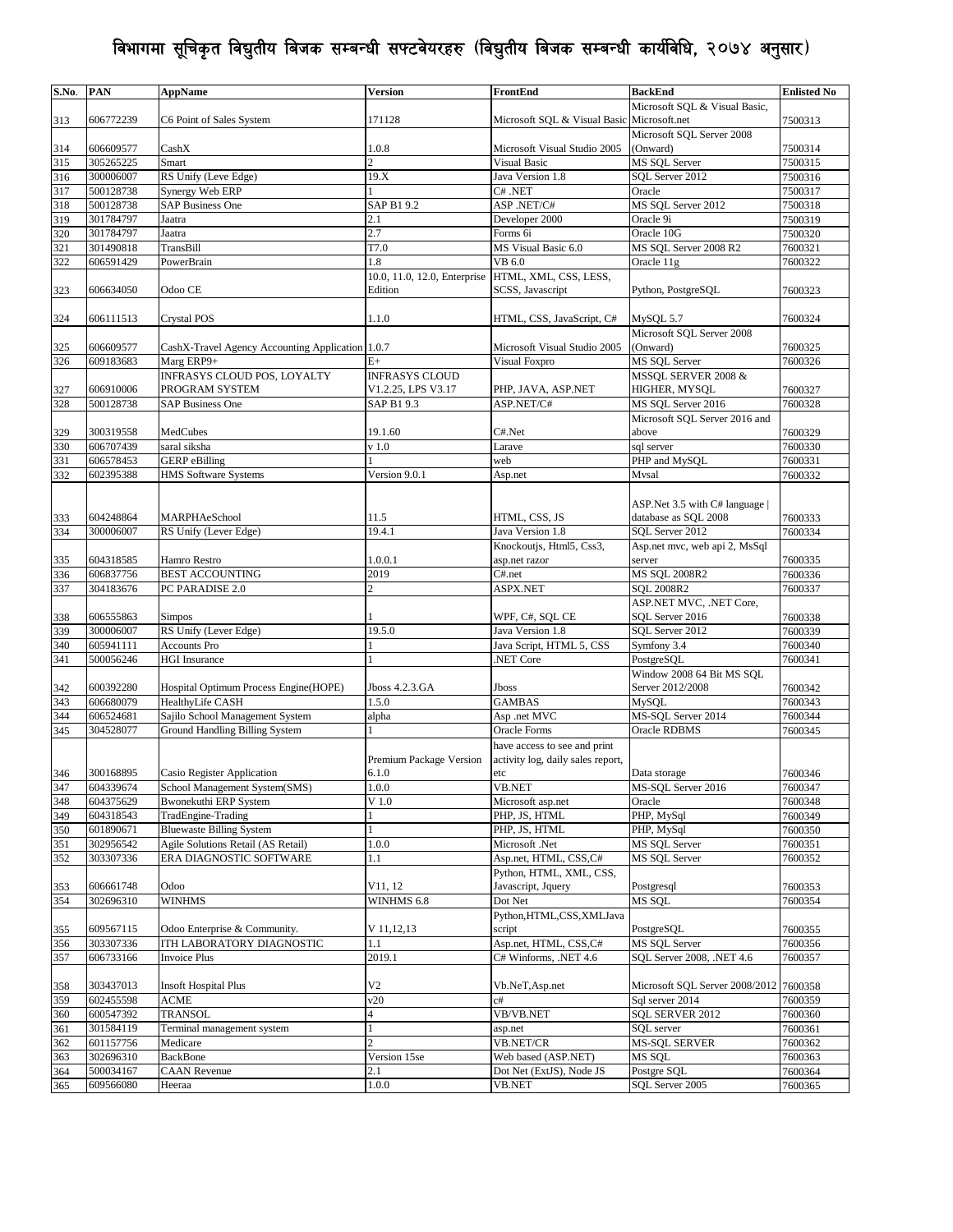| S.No.      | <b>PAN</b> | <b>AppName</b>                          | <b>Version</b>                      | FrontEnd                     | <b>BackEnd</b>                   | <b>Enlisted No</b> |
|------------|------------|-----------------------------------------|-------------------------------------|------------------------------|----------------------------------|--------------------|
|            |            |                                         |                                     |                              |                                  |                    |
|            |            |                                         |                                     | HTML, JAVASCRIPT,            | PYTHON, XML, POSTGRES,           |                    |
|            |            |                                         |                                     | BOOTSTRAP, CSS,              | SQL, BACKBONEJS,                 |                    |
| 366        | 606681641  | ODOO S.A                                | 12                                  | JQUERY                       | <b>UNDERSCOREJS</b>              | 7600366            |
| 367        | 300044971  | Oracle E-Business Suite R12             | R <sub>12.1.3</sub>                 | Java                         | Oracle 11g                       | 7600367            |
|            |            |                                         |                                     | MVC.Net 5.0, Javascript,     |                                  |                    |
| 368        | 606587408  | Cargo Books                             | 1.0.0                               | Razor                        | MSSQL Server 2012                | 7600368            |
|            |            |                                         |                                     |                              | Red Had Enterprise LINUX         |                    |
|            |            |                                         |                                     |                              | server release 5.2, Informix IDS |                    |
| 369        | 500076554  | International Billing System (IBS)      | IBS v8.0.00                         | <b>Terminal Session</b>      | 11.50.FC3XB                      | 7600369            |
| 370        | 606786041  | PARAS HMIS                              | V.7.2.x                             | HTML, JavaScript, AJAX       | Ruby on Rails, Postgre SQL       | 7600370            |
| 371        | 606561404  | HealthSuite                             |                                     | Odoo                         | Python                           | 7600371            |
|            |            |                                         |                                     | <b>VB.Net Framework</b>      | <b>SQL</b> Server version        |                    |
| 372        | 302697863  | <b>BIZ BOOK</b>                         | 2.0.1                               | 3.5/4.0/4.5                  | 2008/2012/2014/2017              | 7600372            |
|            |            |                                         |                                     |                              |                                  |                    |
|            | 606910006  | Whetstone Invoice                       | Whetstone Invoice V2019.1 Php, Java |                              | MySQL 8.0 or Higher              | 7600373            |
| 373<br>374 | 602470946  | <b>OMS POS</b>                          | 20.01                               | <b>NET</b>                   | MSSQL2014                        | 7600374            |
|            | 606871914  | Sofwena POS                             | 1.0.0.0                             |                              |                                  |                    |
| 375        |            | IBS i2.2                                |                                     | php,symfony,mysql            | php,symfony,mysql                | 7600375            |
| 376        | 500194306  |                                         | 2.2                                 | Java                         | Oracle                           | 7600376            |
| 377        | 300325694  | <b>ZSmart CvBS Solution</b>             | $V$ 8.1                             | React / Flex                 | Java spring/C++/Oracle 12C       | 7600377            |
| 378        | 300006007  | RS Unify (Lever Edge)                   | 19.6.0                              | Java Version 1.8             | SQL Server 2012                  | 7600378            |
|            |            |                                         |                                     |                              | MS SOL SERVER 2008R2, MS         |                    |
|            |            |                                         |                                     |                              | SOL SERVER 2012, MS SOL          |                    |
| 379        | 600598811  | <b>AMTIX</b>                            | 2.7                                 | $C \#$ .net                  | <b>SERVER 2014</b>               | 7600379            |
|            |            | Cashx (Travel Agency Accounting         |                                     |                              | Microsoft SQL Server 2008        |                    |
| 380        | 606609577  | Application)                            | 2.0.0                               | Microsoft Visual Studio 2005 | (Onwards)                        | 7600380            |
| 381        | 301784797  | Jaatra Back Office                      | 1.1                                 | Java                         | Oracle                           | 7600381            |
| 382        | 604253097  | Mero CRM                                | $\overline{c}$                      | PHP                          | PHP                              | 7600382            |
| 383        | 606842651  | <b>Business Pro</b>                     |                                     | Java Script, HTML 5,CSS      | Symfony 3.4                      | 7600383            |
| 384        | 605926493  | WINHMS ULTRA                            | $6.20.20$ and above                 | MS VB, ASP.net               | MS SOL Server 2008, 2014         | 7600384            |
|            |            |                                         |                                     | HTML, JS, JQUERY, AJAX, A    |                                  |                    |
| 385        | 604318543  | TradEngine-Cafe                         |                                     | NGULAR                       | PHP, MySql, JS                   | 7600385            |
| 386        | 300006007  | RS Unify (Lever Edge)                   | 19.7.0                              | Java Version 1.8             | SQL Server 2012                  | 7600386            |
| 387        | 602470946  | OMS Nepal                               | 15.1                                | Visual Basic 6.0             | MS Sql 2008/2014 or higher       | 7600387            |
| 388        | 500063446  | O-Sale                                  |                                     | <b>Foxpro DBMS</b>           | <b>Foxpro DBMS</b>               | 7600388            |
| 389        | 601855494  | Awecounting                             | 3.0.0                               | Vue.js                       | Python, PostgreSQL               | 7600389            |
| 390        | 606601586  | WHMCS                                   | 7.5.1                               | PHP                          | PHP and MySQL                    | 7600390            |
| 391        | 304528077  | <b>Billing System</b>                   | vs 1.0                              | Oracle Forms 12c             | Oracle Database                  | 7600391            |
| 392        | 601491704  | eSolution                               | 0.0.1                               | PHP                          | MySql                            | 7600392            |
| 393        | 609570384  | Fore-Aid                                |                                     | Net.                         | MS SQL Server 2008 R2            | 7600393            |
| 394        | 500128738  | SIGMA                                   |                                     | Javascript                   | C# .NET                          | 7600394            |
| 395        | 601371329  | Great Bear Technologies Pvt.Ltd.        |                                     | Python & Postgrasssql        | htmlcss javascript               | 7600395            |
|            |            |                                         |                                     | Angular CLI, .Net Web API,   |                                  |                    |
| 396        | 606601139  | <b>SPAS</b>                             | 1.0.0                               | <b>BootStrap</b>             | Mysql, MS-SqlServer              | 7600396            |
| 397        | 606524681  | Saral Accounting System                 |                                     | .net mvc, html, javascript   | mssql 2014                       | 7600397            |
|            |            |                                         |                                     | MVC.Net 5.0, Javascript,     |                                  |                    |
| 398        | 606587408  | Cargo Books 2.0.0                       | 2.0.0                               | Razor                        | MSSQL Server 2012 Or Higher      | 7600398            |
| 399        | 304142253  | Accment Web                             | 1.0.1.0                             | HTML, Javascript             | Python, Postgresql               | 7600399            |
| 400        | 304142253  | <b>Accment Desktop</b>                  | 1.0.1.0                             | .net $(C#)$                  | <b>MSSQL</b>                     | 7600400            |
|            |            |                                         |                                     | HTML, CSS, LESS,             |                                  |                    |
| 401        | 606634050  | Ygen Billing Offline                    | 11                                  | Javascript, XML              | Python, PostgreSQL               | 7600401            |
|            |            |                                         |                                     | LS Retail (Microsoft         | Microsoft SQL Server 2014,       |                    |
| 402        | 303407548  | LS Retail (Microsoft Dynamics NAV)      | 7.10.44790                          | Dynamics NAV)                | 2016, 2017                       | 7600402            |
|            |            |                                         |                                     |                              |                                  |                    |
| 403        | 600583749  | CARGO                                   | $\overline{c}$                      | VISUAL BASIC 6.0             | SQL SERVER 2008 OR ABOVE         | 7600403            |
| 404        | 300006007  | RS Unify (Lever Edge)                   | 19.8.0                              | Java Version 1.8             | SQL Server 2012                  | 7600404            |
| 405        | 601855494  | Awecountant                             | 3.0.0                               | Vue.js                       | Python, PostgreSQL               | 7600405            |
|            |            |                                         |                                     | Programming Java             |                                  |                    |
| 406        | 303085711  | <b>Billing System</b>                   |                                     | j2ee:Primefaces              | jpa, ejb                         | 7600406            |
|            |            |                                         |                                     | HTML, JavaScript, CSS,       |                                  |                    |
| 407        | 606111513  | <b>Crystal CafePos</b>                  | 2.2.0                               | <b>Windows Forms</b>         | Mysql, Asp .NetCore, C#          | 7600407            |
| 408        | 300006007  | RS Unify (Lever Edge)                   | 19.9.0                              | Java Version 1.8             | SOL Server 2012                  | 7600408            |
|            |            |                                         |                                     |                              |                                  |                    |
|            |            |                                         |                                     | java, HTML 5, CSS, Java      |                                  |                    |
| 409        | 606842651  | <b>Smart Parking System</b>             |                                     | script, AJAX                 | Symfony 4                        | 7600409            |
| 410        | 305750981  | Innopath (LIMS)                         | V.4.0                               | <b>ASP.Net Platform</b>      | <b>MYSOL</b>                     | 7600410            |
| 411        | 609654367  | Acme Smart Software                     | v20                                 | C#                           | SQL Server 2014                  | 7600411            |
|            |            |                                         |                                     |                              |                                  |                    |
| 412        | 303000471  | Carogo Books 2.0.0                      | 2.0.0                               | MVC.net                      | MS-SQL Server 2012 or higher     | 7600412            |
| 413        | 302474354  | IMS - POS                               | 1.1                                 | C#.NET WPF/ Android          | MS SQL SERVER 2017               | 7600413            |
| 414        | 604253097  | <b>Hotel Suite ERP</b>                  | $\overline{c}$                      | HTMl Java Script             | PHP Mysql Oracle                 | 7600414            |
| 415        | 609678413  | EasyBill Plus                           | $\overline{2.1}$ or Higher          | Visual Basic 6 or Higher     | Sql Server 2008R2 or Higher      | 7600415            |
| 416        | 606732105  | <b>ASPIRE POS Billing and Inventory</b> | V.1                                 | React JS                     | Java                             | 7600416            |
| 417        | 606847704  | Okhati app                              | Version 1.0.0                       | React js                     | Node js                          | 7600417            |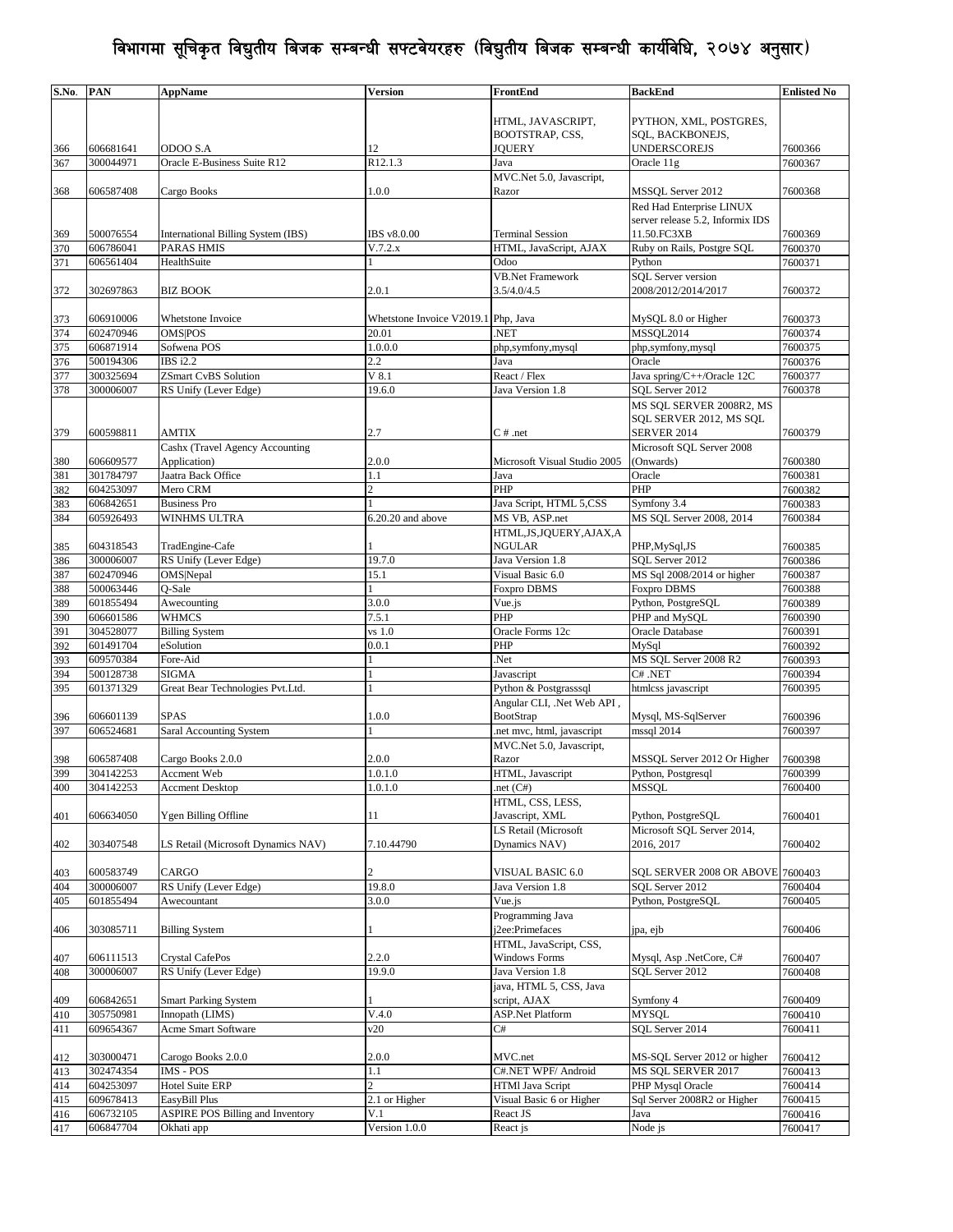| S.No. | <b>PAN</b> | <b>AppName</b>                                             | <b>Version</b>          | FrontEnd                                | <b>BackEnd</b>                     | <b>Enlisted No</b> |
|-------|------------|------------------------------------------------------------|-------------------------|-----------------------------------------|------------------------------------|--------------------|
|       |            |                                                            |                         | Angular, DotNetCore Web                 |                                    |                    |
| 418   | 302474354  | Hamro SDS                                                  |                         | Api                                     | SQL SERVER 2017                    | 7600418            |
| 419   | 606572468  | Nivid                                                      | 1.0.0                   | Html, Css, Jquery                       | Ruby on Rails                      | 7600419            |
| 420   | 301445432  | Self Employeement                                          |                         | ASP.net with C#                         | SQL server 2008 or Higher          | 7600420            |
| 421   | 606885379  | Raindrop POS                                               | V.1                     | Net.                                    | Oracle                             | 7600421            |
|       |            |                                                            | Raindrop Localication V |                                         |                                    |                    |
| 422   | 606885379  | Oracle NetSuite                                            | 3.0                     | Net.                                    | Oracle                             | 7600422            |
|       |            | ecoAccept Financial: Financial Software with               |                         | HTML, CSS, JavaScript,                  |                                    |                    |
| 423   | 305766461  | <b>Online Payment</b>                                      | 1.1                     | jQuery, PHP, Laravel                    | MySQL                              | 7600423            |
|       |            | ecoAccept Financial: Financial Software with               |                         | HTML, CSS, JavaScript,                  |                                    |                    |
| 424   | 305766461  | <b>Online Payment</b>                                      |                         | jQuery, PHP, Laravel                    | MySQL                              | 7600424            |
| 425   | 606651475  | <b>Biznext</b>                                             | 0.4.0.12                | c#                                      | MySql                              | 7600425            |
| 426   | 604271666  | e1erp-Billing                                              | 1.0.1                   | ASP.Net MVC                             | <b>MS SQL Server</b>               | 7600426            |
|       |            | <b>Bwonekuthi EMIS (Education Management</b>               |                         |                                         |                                    |                    |
| 427   | 604375629  | <b>Information System)</b>                                 | V1.0                    | asp.net                                 | Oracle                             | 7600427            |
|       |            |                                                            |                         |                                         | MS SQL STANDARD                    |                    |
| 428   | 609520453  | SUGAM LOGISTICS NEPAL PVT LTD                              | 1.0.1.12                | DOT NET MVC                             | <b>VERSION</b>                     | 7600428            |
|       |            |                                                            |                         | Laravel/Delphi/Android/IOS/V            | Apache/Oracle/MySQL/SQL            |                    |
| 429   | 603551923  | Green Cube Billing                                         |                         | ue/Javascript                           | Server                             | 7600429            |
| 430   | 500063848  | E-Billing                                                  |                         | FoxPro                                  | FoxPro                             | 7600430            |
|       |            |                                                            |                         | JAVA Script, HTML,CSS,                  |                                    |                    |
| 431   | 109123217  | <b>ERP SAAS Model</b>                                      | 10.01                   | Bootstrap                               | Python, XML                        | 7600431            |
|       |            |                                                            |                         | Java Script, HTML, CSS,                 | <b>HTML.JAVA</b>                   |                    |
|       |            |                                                            |                         | Bootstrap, XML, LESS,                   | SCRIPT,BOOTSTRAP,CSS,XM            |                    |
| 432   | 109123217  | ODOO, ERP, SaaS, Community Model                           | 13                      | SCSS,                                   |                                    | 7600432            |
|       |            |                                                            |                         |                                         |                                    |                    |
|       |            |                                                            |                         | Java Script,<br>HTML,CSS,XML, Boostrap, |                                    |                    |
|       | 109123217  | ODOO, ERP, SaaS, Community Model,<br>Cloud Base            | 13                      | LESS,SCSS                               | Python, PostgressQL, XML,          |                    |
| 433   |            |                                                            |                         |                                         |                                    | 7600433            |
|       | 606532482  |                                                            | $\overline{c}$          |                                         |                                    |                    |
| 434   | 609748356  | Enterprise Resource Planning(SayapatriERP)<br><b>B-ERP</b> |                         | Python<br>Oracle ADF -Java Based        | Postgresql<br>Oracle-12C           | 7700434            |
| 435   |            |                                                            |                         |                                         |                                    | 7700435            |
| 436   | 609718669  | DJ ERP                                                     | 1.0.0                   | HTML, CSS, JS                           | Python 3.6                         | 7700436            |
|       |            |                                                            |                         |                                         |                                    |                    |
| 437   | 606532482  | Enterprise Resource Planning(Sayapatri-ERP)                | $V-2.0$                 | Python                                  | Postgresql                         | 7700437            |
| 438   | 609570384  | Fore-Med                                                   | 1.0.0                   | .Net                                    | Sql Server 2019                    | 7700438            |
|       |            |                                                            |                         |                                         |                                    |                    |
| 439   | 606842651  | Biz Pro                                                    |                         | Html 5, Javascript, Ajax, Css           | Symfony 4                          | 7700439            |
|       |            |                                                            |                         | HTML 5, Javascript, Ajax,               |                                    |                    |
| 440   | 606842651  | Care Plus                                                  |                         | CSS                                     | Symfony 4                          | 7700440            |
| 441   | 606619901  | Smart School                                               |                         | HTML,CSS, Java Script                   | PHP                                | 7700441            |
|       |            |                                                            |                         |                                         |                                    |                    |
| 442   | 606587408  | Pharma Books                                               |                         | MVC.net                                 | MS SQL Server 2012 or higher       | 7700442            |
|       |            |                                                            |                         | Microsoft Dynamics 365                  |                                    |                    |
| 443   | 302956542  | Microsoft Dynamics 365 Business Central                    | 16                      | <b>Business Central GUI</b>             | Microsoft SQL Server               | 7700443            |
|       |            |                                                            |                         | Java 8 with spring, Hibernet            |                                    |                    |
| 444   | 600418139  | P-Core                                                     | 17076                   | and prime Faces                         | SQL Express 2012                   | 7700444            |
|       |            |                                                            |                         |                                         |                                    |                    |
| 445   | 606587408  | Pharma Books - Desktop Based                               |                         | MVC.Net                                 | MS SOL Server 2012 or higher       | 7700445            |
|       |            |                                                            |                         |                                         |                                    |                    |
| 446   | 606587408  | Cargo Books 11.0                                           | 11                      | <b>MVC.Net Core</b>                     | MS SQL Server 2012 or higher       | 7700446            |
| 447   | 600307693  | <b>X-PERT IMS</b>                                          | 12.0.0                  | Visual Studio .Net 2010                 | SOL Server 2008                    | 7700447            |
| 448   | 606842651  | Travel EXO                                                 |                         | HTML5, Javascript, CSS                  | Symfony4                           | 7700448            |
|       |            |                                                            | SAP Business One 10.0   | SAP Business One 10.0                   |                                    |                    |
|       |            |                                                            | Version for SAP HANA    | Version for SAP HANA                    | <b>SAPHANA ENterprises Edition</b> |                    |
| 449   | 304567140  | <b>SAP</b>                                                 | $(10.00.120$ PL)        | $(10.00.120$ PL)                        | 2.0 SPS04 Rev 45 for B1            | 7700449            |
| 450   | 606533041  | Digital Invoice Management System                          | 0.0.1                   | Html, css                               | PHP, Laravel                       | 7700450            |
|       |            |                                                            |                         | VS 2010 with C# Language                |                                    |                    |
| 451   | 609652998  | Suktas ERP                                                 | 1.0.0.0                 | (.net)                                  | <b>MS SQL Server</b>               | 7700451            |
|       |            |                                                            |                         |                                         | MS SOL 2008 R2, MS SOL             |                    |
| 452   | 600729073  | webrestro                                                  | 3                       | ASP.NET MVC                             | 2014, MS SQL 2017                  | 7700452            |
|       |            |                                                            |                         |                                         |                                    |                    |
|       |            |                                                            | 16 W1(Precision Pyramid | Microsoft Dynamics 365                  |                                    |                    |
| 453   | 606795977  | Microsoft Dynamic 365 Business Central                     | Nepal Pvt. Ltd)         | <b>Business Central GUI</b>             | Microsoft SQL Server               | 7700453            |
| 454   | 304919992  | gERP Systems                                               | 13                      | Python, JavaScript, XML                 | PostgreSQL                         | 7700454            |
|       |            |                                                            |                         |                                         | RHEL Server release 6.3            |                    |
|       |            |                                                            |                         |                                         | (Santiago) & 7.6 (Maipo),          |                    |
|       |            |                                                            |                         |                                         | Informix IDS Version 11.70.FC4     |                    |
| 455   | 500076554  | International Billing Systems Plus (IBS+)                  | 2.4.00                  | <b>Terminal Session</b>                 | & 12.10.FC13XS                     | 7700455            |
|       |            | Visa Agency Business Processing And                        |                         | AngularJS, NodeJS,                      | springMVC, springboot ,Java,       |                    |
| 456   | 609712195  | Comprehensive Service Platform                             |                         | Bootstrap, CSS                          | Cassandra, Elasticsearch           | 7700456            |
| 457   | 609740066  | Healthy Living Online POS                                  |                         | Drupal/PHP                              | MSSQL Server 2008 R2               | 7700457            |
|       |            | PENAHAK ACCOUNT WITH VAT                                   |                         |                                         | Dot net core and SQL SERVER        |                    |
| 458   | 609701395  | <b>BILLING</b>                                             | V1                      | Node Js With React                      | 2019                               | 7700458            |
|       |            |                                                            |                         |                                         |                                    |                    |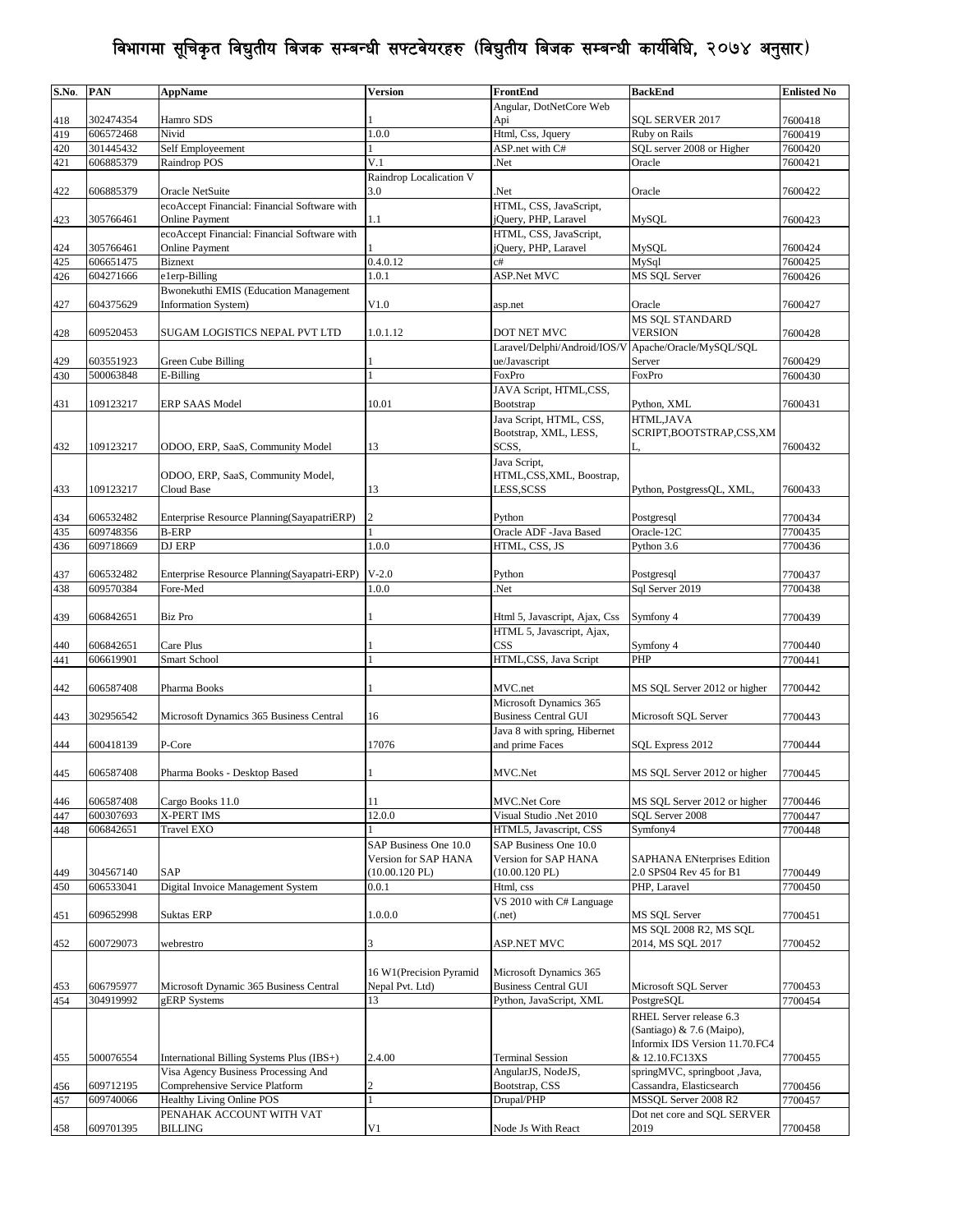| S.No. | <b>PAN</b> | <b>AppName</b>                         | <b>Version</b>   | FrontEnd                                  | <b>BackEnd</b>                        | <b>Enlisted No</b> |
|-------|------------|----------------------------------------|------------------|-------------------------------------------|---------------------------------------|--------------------|
| 459   | 603561016  | Pravax                                 | 1.1              | Php                                       | Php                                   | 7700459            |
|       | 300044614  |                                        |                  |                                           |                                       |                    |
| 460   |            | Roaming Billing System (RBS)           | WBS 5.1          | <b>JAVA</b>                               | ORACLE                                | 7700460            |
| 461   | 609754971  | eLOGiPark System                       |                  | ASP.NET                                   | Oracle                                | 7700461            |
| 462   | 609754971  | Elogipark                              |                  | asp.net                                   | oracle                                | 7700462            |
|       |            |                                        |                  |                                           |                                       |                    |
| 463   | 606862059  | Sajilo Billing                         |                  | HTML, CSS, Javascript, PHP                | <b>MYSQL</b>                          | 7700463            |
|       |            | Pharmacy Billing and stock management  |                  | HTML5, CSS, JS, JQUERY,                   |                                       |                    |
| 464   | 606668154  | system                                 |                  | AJAX                                      | PHP, CodeIgniter, MYSQL               | 7700464            |
| 465   | 606749842  | A                                      |                  | asp.net                                   | SOL                                   | 7700465            |
|       |            |                                        |                  |                                           |                                       |                    |
| 466   | 605917046  | <b>Terminal Management Application</b> |                  | Asp.net c#                                | SOL                                   | 7700466            |
| 467   | 604346250  | spa/saloon Pro                         | 2.0.1            | C#                                        | .net                                  | 7700467            |
| 468   | 304379259  | Rigo Accounts for ISP                  | 5                | ASP.Net (c#)                              | <b>SQL Server</b>                     | 7700468            |
| 469   | 602494227  | BRIGHT HOSPITAL SOFTWARE               | V <sub>2</sub>   | PHP, Javascript                           | My SQL                                | 7700469            |
|       |            |                                        |                  |                                           | Sql Server                            |                    |
|       |            |                                        |                  |                                           |                                       |                    |
|       |            |                                        |                  |                                           | 2008, 2012, 2014, 2016, 2017,         |                    |
| 470   | 611624798  | Smart-IRD                              | 1.1              | VB.Net                                    | 2019                                  | 7700470            |
| 471   | 601316294  | Sajilo Cafe                            | 1.0.1            | VB.net                                    | MS SQL SERVER 2008 R2                 | 7700471            |
| 472   | 300006007  | RS Unify (Lever Edge)                  | 20.5.0           | Java Version 1.8                          | SOL Server 2012                       | 7700472            |
| 473   | 300006007  | RS Unify (Lever Edge)                  | 20.6.0           | Java Version 1.8                          | SQL Server 2012                       | 7700473            |
| 474   | 606750279  | C-BAAS                                 |                  | Html, CSS, Jquery                         | Django                                | 7700474            |
|       |            |                                        |                  |                                           |                                       |                    |
|       |            |                                        |                  |                                           |                                       |                    |
|       |            |                                        |                  | React.js, Javascript, Android,            |                                       |                    |
| 475   | 601400135  | Parking Management Software            |                  | Java, XML, HTML, CSS                      | Node.js, Mysql                        | 7700475            |
|       |            |                                        |                  |                                           |                                       |                    |
| 476   | 606587408  | <b>Infusion ERP</b>                    | 2.77             | <b>MVC.Net Core</b>                       | MS SQL Server 2012 Or Higer           | 7700476            |
| 477   | 600026417  | Axis Grocery Systems                   | v1.0             | PHP                                       | <b>MYSQL</b>                          | 7700477            |
| 478   | 609754971  | <b>Elogipark DPMS</b>                  |                  |                                           | Oracle                                | 7700478            |
|       |            |                                        |                  | Asp.net                                   |                                       |                    |
|       |            |                                        |                  | HTML,CSS,JAVASCRIPT,JQ                    |                                       |                    |
| 479   | 609806869  | Dailo                                  | version 1        | <b>UERY</b>                               | PYTHON DJANGO,MY SQL                  | 7700479            |
|       |            |                                        |                  |                                           | MS SOL SERVER                         |                    |
| 480   | 600028783  | <b>IDS</b> Software                    | Fortune Next 7.0 | VB6                                       | 2008R2/2012/2014/2016/2017            | 7700480            |
|       |            |                                        |                  |                                           |                                       |                    |
|       |            |                                        |                  |                                           |                                       |                    |
| 481   | 303000471  | <b>Infusion ERP</b>                    | 2.77.            | <b>MVC.Net Core</b>                       | MS SQL Server 2012 Or Higer           | 7700481            |
|       |            |                                        |                  |                                           |                                       |                    |
| 482   | 303000471  | Pharma Books                           | 1.0.1            | MVC.Net                                   | MS SQL Server 2012 or higher          | 7700482            |
| 483   | 300006007  | RS Unify (Lever Edge)                  | 20.7.1           | Java Version 1.8                          | SOL Server 2012                       | 7700483            |
|       |            |                                        |                  | HTML, CSS, JS, JQuery,                    |                                       |                    |
| 484   | 601646382  | <b>Bestvalue Management System</b>     |                  | <b>AJAX</b>                               | PHP/Codeigniter, MariaDB              | 7700484            |
| 485   | 609661213  | <b>BIZ DARPAN</b>                      | 10               | <b>VB.NET</b>                             | <b>SQL SERVER</b>                     | 7700485            |
|       |            |                                        | 10               |                                           |                                       |                    |
| 486   | 609661213  | <b>CO-DARPAN</b>                       |                  | <b>VB.NET</b>                             | <b>SQL SERVER</b>                     | 7700486            |
|       |            |                                        |                  |                                           | SQL SERVER 2008 R2 OR                 |                    |
| 487   | 300975459  | Medipro HM-SYS                         | 11.0.0.0         | DELPHI, C#.Net                            | HIGHER                                | 7700487            |
|       |            |                                        |                  |                                           | SQL SERVER 2008 R2 OR                 |                    |
| 488   | 300975459  | Medipro                                | 10.0.0.0         | DELPHI, C#.Net                            | <b>HIGHER</b>                         | 7700488            |
| 489   | 609749423  | AegisRestro                            |                  | React 16                                  | Dot Net Core 3, Postgres 12           | 7700489            |
|       |            |                                        |                  |                                           |                                       |                    |
|       |            |                                        |                  | HTML, .NET, JQuery, CSS,                  | C# ASP.NET MVC, MS                    |                    |
|       |            |                                        |                  | JavaScript, Bootstrap, Data               | SQL2008,2008R2,2012,2014,20           |                    |
| 490   | 500023563  | Navigator Web                          |                  | Table                                     | 16                                    | 7700490            |
|       |            |                                        |                  | HTML5, BOOTSTRAP,                         |                                       |                    |
| 491   | 609828906  | Pycemon Order                          | V2.0.0           | <b>NODE</b>                               | Django, Python                        | 7700491            |
| 492   | 600994200  | LekhAstra                              | 0.1              | HTML (WEB)                                | Net.                                  | 7700492            |
| 493   | 609712201  | Matec Restaurant Manager               | 3.0.1            | dot net                                   | dot net                               | 7700493            |
|       |            |                                        |                  |                                           |                                       |                    |
| 494   | 606781998  | <b>BizMandala</b>                      |                  | React                                     | Django                                | 7700494            |
| 495   | 300006007  | RS Unify (Lever Edge)                  | 20.8.0           | Java Version 1.8                          | SQL Server 2012                       | 7700495            |
| 496   | 604324010  | Vision Nepal                           | 11               | Net.                                      | SOL Server 2012, 2014, 2016,          | 7700496            |
|       |            |                                        |                  | C#.NET, ASP.NET, CSS,                     |                                       |                    |
|       |            |                                        |                  | JavaScript, DevExpress,                   |                                       |                    |
| 497   | 609824306  | Sukraa Health Care ERP                 | 1.2.20.11        | <b>Crystal Report</b>                     | Microsoft SQL Server 2017             | 7700497            |
|       |            |                                        |                  |                                           |                                       |                    |
| 498   | 301588571  | FACT ERP.NG                            | 6.0.14           | Microsoft .Net                            | MS SQL SERVER 2016                    | 7700498            |
| 499   | 302474354  | IMS - WebPOS                           |                  | Angular 9 & Web Api                       | MS SQL Server 2017                    | 7700499            |
| 500   | 603560042  | Django Billing                         |                  | ReactJS                                   | Python/Django/PostgreSQL              | 7700500            |
| 501   | 303802635  | Smart Restro Pos-SMTECH-XZONE          | 2.0.1            | c#                                        | SQL                                   | 7700501            |
| 502   | 600705644  | Pagoda POS                             |                  | PHP                                       | MySQL                                 | 7700502            |
|       |            |                                        |                  |                                           |                                       |                    |
|       |            |                                        |                  |                                           |                                       |                    |
| 503   | 304379259  | Rigo Hotel and Restaurant Software     |                  | asp.net, Reacts, Java Script              | Dot Net Framework, SQL Server 7700503 |                    |
| 504   | 609702372  | Vidya Management Software              |                  | Vue.js                                    | php, Codeignitor                      | 7700504            |
| 505   | 609724972  | ITify Billing                          |                  | React.js, Reactstrap                      | Node.js, MYSQL                        | 7700505            |
| 506   | 300006007  | RS Unify (Lever Edge)                  | 20.9.0           | Java Version 1.8                          | SQL Server 2012                       | 7700506            |
| 507   | 603533341  | <b>BUSY</b>                            | 21               | <b>VISUAL BASIC</b>                       | <b>MS SQL 2008 R2</b>                 | 7700507            |
| 508   | 609702372  | ultraestore                            |                  | React.js                                  | Django                                | 7700508            |
|       |            |                                        |                  |                                           |                                       |                    |
| 509   | 302474354  | <b>B-POS</b>                           | 1.0.0            | <b>ANGULAR 11</b>                         | NET CORE,SQL SERVER                   | 7700509            |
|       |            |                                        |                  |                                           |                                       |                    |
| 510   | 609563287  | Tezash Accounting & Sales ERP Software | 2.1              | html,css,javascript,jquery,ajax php,mysql |                                       | 7700510            |
|       |            |                                        |                  |                                           |                                       |                    |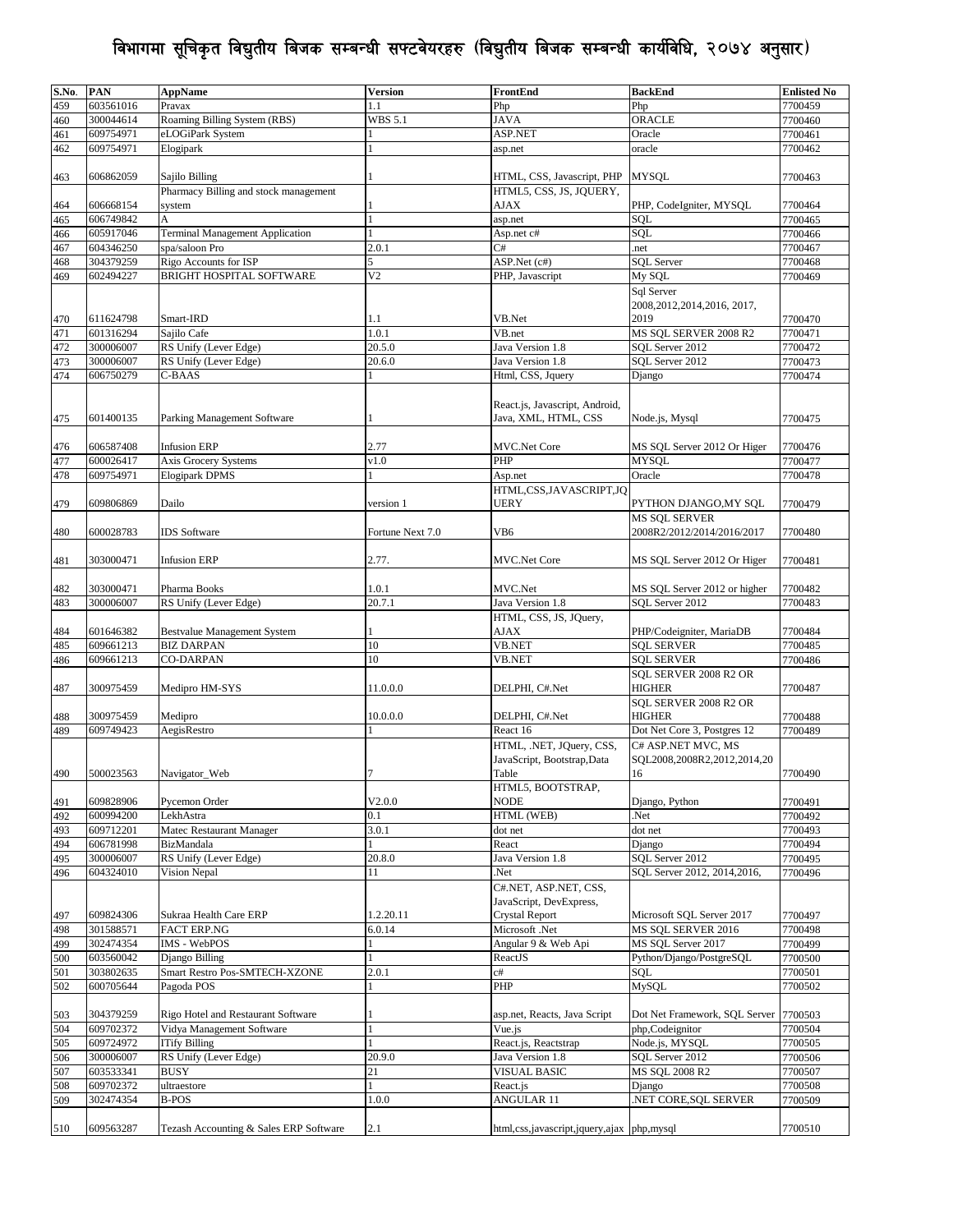| S.No. | PAN       | <b>AppName</b>                              | <b>Version</b>   | FrontEnd                                  | <b>BackEnd</b>              | <b>Enlisted No</b> |
|-------|-----------|---------------------------------------------|------------------|-------------------------------------------|-----------------------------|--------------------|
|       |           |                                             |                  |                                           |                             |                    |
| 511   | 609563287 | Tezash Account & Sales ERP Software         | 2.01             | html,css,javascript,jquery,ajax php,mysql |                             | 7700511            |
| 512   | 602446321 | Icaremarts Direct Selling Software          |                  | Html, css, js, bootstrap                  | Html, css, js, bootstrap    | 7700512            |
| 513   | 300006007 | RS Unify (Lever Edge)                       | 21.1.0           | Java Version 1.8                          | SQL Server 2012             | 7700513            |
|       |           |                                             |                  | Flutter for mobile application            |                             |                    |
|       |           |                                             |                  | and React JS for web                      |                             |                    |
|       | 600622185 |                                             | Initial          |                                           | ASP.Net                     |                    |
| 514   | 600026417 | Hotel Yantra Application                    | $\mathfrak{D}$   | application                               | MySql                       | 7700514            |
| 515   |           | <b>Axis Grocery Systems</b>                 |                  | PHP                                       |                             | 7700515            |
|       |           |                                             |                  |                                           | PHP/Codeigniter, MariaDB    |                    |
| 516   | 609591431 | Medico Prudent CIMS                         |                  | HTML, CSS, Javascript                     | Server                      | 7700516            |
|       |           | Horizonpro- Departmental Store/Mart Billing |                  |                                           |                             |                    |
| 517   | 606872737 | Software                                    | 8.5.11           | Visual Studio                             | SQL Server 2008 R2          | 7700517            |
|       |           |                                             |                  | HTML,CSS,Bootstrap,                       |                             |                    |
| 518   | 606681641 | Really Simple Invoicing                     |                  | jquery, database.js                       | PHP, Laravel, MySQL         | 7700518            |
| 519   | 600940618 | <b>BISage Billing</b>                       | V <sub>1.0</sub> | .Net MVC                                  | Microsoft SQL Server        | 7700519            |
| 520   | 609510849 | Thulo Billing                               | $V$ 1.0.0        | C#, Flutter                               | Node, Mysql                 | 7700520            |
| 521   | 611208631 | Microsoft Dynamics NAV                      | 2018             | Microsoft Dynamics NAV                    | Ms-SQL                      | 7700521            |
| 522   | 609720941 | Nepali POS                                  | 0.77             | c#                                        | dot NET(SQL Server)         | 7700522            |
| 523   | 601628517 | Adhyaapan                                   | $\overline{c}$   | Html,CSS, Java Script                     | PHP, MYSQL                  | 7700523            |
|       | 604375629 | <b>Bwonekuthi College ERP System</b>        | $V$ 2.0          | ASP.NET                                   | ORACLE                      | 7700524            |
| 524   |           |                                             |                  |                                           |                             |                    |
| 525   | 606871914 | Sofwena Sales(Mart)                         | 1.0.0.0          | c#                                        | Sql Server                  | 7700525            |
| 526   | 606871914 | Sofwena Sales(Restaurant)                   | 1.0.0.0          | C#                                        | Sql Server                  | 7700526            |
| 527   | 606871914 | Sofwena Sales(Ticketing)                    | 1.0.0.0          | c#                                        | Sql Server                  | 7700527            |
| 528   | 609597413 | <b>EB</b> Software                          | V1.0             | HTML, CSS, JS, PHP                        | PHP, MYSQL                  | 7700528            |
| 529   | 604346250 | SMTECH POS for Ticketing system             | 2.0.1            | C#                                        | SQL 2012                    | 7700529            |
| 530   | 604346250 | <b>SMTECH Ticketing system</b>              | 2.0.1            | C#, .net                                  | <b>SOL</b>                  | 7700530            |
|       |           |                                             |                  |                                           |                             |                    |
| 531   | 301212557 | Pharmacy Management System                  |                  | .NET/HTML, CSS, jQuery                    | MSSQL Server, .NET Core 2.2 | 7700531            |
| 532   | 609718669 | D Code Health                               | 1.6.0            | GAMBAS with QT5                           | MySQL/PostgreSQL/Sqlite3    | 7700532            |
| 533   | 609718669 | D Code Web Health                           | $\hat{A}$ 0.6.0  | <b>GAMBAS</b> with Web                    | MySQL/PostgreSQL/Sqlite3    | 7700533            |
| 534   | 300006007 | RS Unify (Lever Edge)                       | 21.3.0           | Java Version 1.8                          | SQL Server 2012             | 7700534            |
|       |           |                                             |                  | <b>JAVA</b>                               |                             |                    |
| 535   | 606886581 | beesoft                                     |                  |                                           | <b>MySQL</b>                | 7700535            |
|       |           |                                             |                  | Bootstrap, HTML, CSS, JS,                 |                             |                    |
| 536   | 609789483 | Pharma Sansar                               |                  | Jquery                                    | Php                         | 7700536            |
| 537   | 609556878 | <b>Ebilling and Business Management</b>     | 1.3              | Vus.js                                    | PHP                         | 7700537            |
|       |           |                                             |                  | Dynamics 365 Business                     |                             |                    |
| 538   | 611208631 | Dynamics 365 Business Central               | W1               | Central                                   | MS-SQL                      | 7700538            |
| 539   | 500128738 | <b>SAP Business One</b>                     | 10 PL2           | ASP.NET/C#                                | <b>HANA 2.0</b>             | 7700539            |
| 540   | 609862164 | Hamro eGurukul                              |                  | Asp.net                                   | SQL                         | 7700540            |
|       |           | Jewellery Enterprise Management System      |                  |                                           |                             |                    |
| 541   | 609935125 | (JEMS)                                      |                  | Angular                                   | ASP.NET                     | 7700541            |
| 542   | 601749535 | Veda                                        |                  | Vue.js                                    | <b>MYSQL 8.0.23</b>         | 7700542            |
|       |           |                                             |                  | Web portal and Desktop                    |                             |                    |
|       |           |                                             |                  |                                           |                             |                    |
| 543   | 604380926 | <b>DMMS</b>                                 | 6.7.5.5          | Technology                                | MySQL                       | 7700543            |
| 544   | 604249449 | Bizom                                       | 1.0.16           | Native Android, .NET                      | PHP, MySQL                  | 7800544            |
| 545   | 303693819 | 24ONLINE                                    | 838 BUIL 30      | Java                                      | Linux                       | 7800545            |
|       |           |                                             |                  | PHP, Laravel, HTML, CSS,                  |                             |                    |
| 546   | 606706661 | EP-POS                                      | 3.6              | JS                                        | <b>MySQL</b>                | 7800546            |
|       |           |                                             |                  |                                           | MySQL, Groovy And Grails    |                    |
| 547   | 606653291 | Sarathimed                                  |                  | HTML5, Bootstrap                          | (4.0.1)                     | 7800547            |
| 548   | 600327853 | Phoenix ERP                                 | 8.2              | Java UI                                   | <b>OSGI</b> Framework, Java | 7800548            |
| 549   | 609986628 | <b>Billing Software</b>                     | V 1.0.1          | Visual Basic 6.0                          | MSSQL Server 2008 R2        | 7800549            |
| 550   | 609986628 | Sajilo Cafe                                 | $V$ 1.0.1        | Visual Basic .Net                         | MSSOL Server 2008 R2        | 7800550            |
| 551   | 500128738 | MPOS                                        | 12               | Microsoft .NET                            | Oracle                      | 7800551            |
| 552   | 500128738 | <b>GINESYS POS</b>                          | 12.3             | MICROSOFT.NET                             | <b>ORACLE</b>               | 7800552            |
|       | 301490818 | Tally Cum A7.2                              | A7.2             | Visual Studio                             | Ms SOLServer 2008 R2        |                    |
| 553   |           |                                             |                  |                                           |                             | 7800553            |
| 554   | 300006007 | RS Unify (Lever Edge)                       | 21.4.0           | Java Version 1.8                          | SQL Server 2012             | 7800554            |
| 555   | 609799158 | <b>OuickBis</b>                             | 7.1.0            | Visual Basic and C#                       | MS SQL                      | 7800555            |
| 556   | 303962067 | <b>Software Listing</b>                     | IMERP1.0         | PHP                                       | MySql                       | 7800556            |
| 557   | 611208631 | Microsoft Dynamics NAV 2018                 | W1 11.0          | <b>Microsoft Dynamics NAV</b>             | Microsoft SOL Server        | 7800557            |
|       |           |                                             |                  | Dynamics 365 Business                     |                             |                    |
| 558   | 611208631 | Dynamics 365 Business Central               | W1 17.5          | Central                                   | Microsoft SQL Server        | 7800558            |
|       |           | iSolution General Insurance Management      |                  |                                           |                             |                    |
| 559   | 304324204 | System                                      |                  | .NET CORE (Dot Net Core)                  | <b>SQL</b> Server           | 7800559            |
| 560   | 301586443 | H8 SSRMS                                    | 1.0.0            | .NET Technology                           | MS-SQL                      | 7800560            |
| 561   | 303962067 | <b>IMERP</b>                                | $\overline{c}$   | PHP                                       | MySql                       | 7800561            |
|       |           |                                             |                  |                                           |                             |                    |
|       |           | Solution General Insurance Management       |                  |                                           |                             |                    |
| 562   | 304324204 | System                                      |                  | .NET CORE (Dot Net Core)                  | <b>SQL Server</b>           | 7800562            |
| 563   | 300006007 | RS Unify (Lever Edge)                       | 21.5.0           | Java Version 1.8                          | SQL Server 2012             | 7800563            |
| 564   | 605961564 | DBS (Evolve)                                | V2.0.0           | React JS                                  | Node JS                     | 7800564            |
| 565   | 609749423 | AegisHMS                                    |                  | React 16                                  | Dot net core 3, postgres 12 | 7800565            |
| 566   | 301766012 | <b>Cogent Billing Web</b>                   | 0.0.1            | Laravel                                   | MySQL                       | 7800566            |
|       |           |                                             |                  |                                           |                             |                    |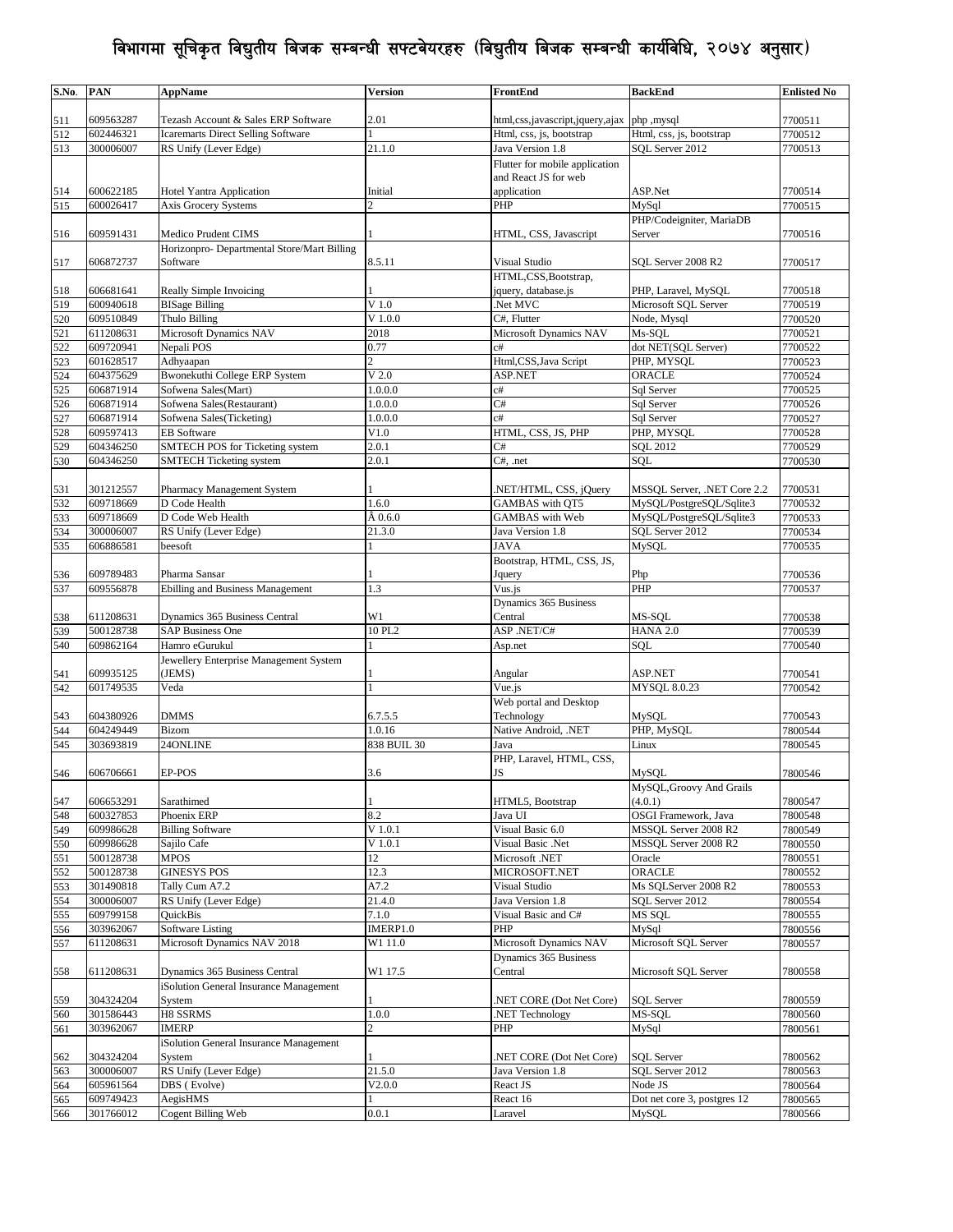| S.No.      | PAN                    | AppName                                    | <b>Version</b>                    | FrontEnd                                                     | <b>BackEnd</b>                                     | <b>Enlisted No</b> |
|------------|------------------------|--------------------------------------------|-----------------------------------|--------------------------------------------------------------|----------------------------------------------------|--------------------|
| 567        | 611208631              | Dynamics 365 Business Central              | W1 17.1                           | Dynamics 365 Business<br>Central                             | Microsoft SQL Server                               | 7800567            |
| 568        | 609763878              | E.R.P. Easy 10.1.1                         | 10.1.1                            | C#.Net                                                       | MS-SQL Server 2012 or higher                       | 7800568            |
| 569        | 609824081              | Ecogreen                                   | Version 160                       | Appeon Powerbuilder2017 R3                                   | SQL Anywhere Sybase 16                             | 7800569            |
| 570        | 609824081              | Ecogreen                                   | version 160                       | Appeon Powerbuilder 2017<br>R <sub>3</sub>                   | SQL Anywhere Sybase 16                             | 7800570            |
| 571        | 300006007              | RS Unify (Lever Edge)                      | 21.6.0                            | Java Version 1.8                                             | SOL Server 2012                                    | 7800571            |
| 572        | 600547392              | FINPRO ERP.NET                             | <b>Business Essential Version</b> | Microsoft C#.NET                                             | Microsoft SQL Server 2012 and<br>above             | 7800572            |
|            |                        |                                            |                                   | Html5, Javascript, Jquery,<br>Css, Typescript, Asp.net core, |                                                    |                    |
|            |                        |                                            |                                   | Win form, SQL Server                                         | Asp.net core, .net framework,                      |                    |
| 573        | 305346968              | <b>DynamicEMR</b>                          | 1.0.1                             | reporting services                                           | ADO.Net, C#, MSSQL                                 | 7800573            |
| 574        | 608804378              | RIDHI SIDHI SOFT                           | 3.0                               | ASPX.NET                                                     | <b>SQL 2008R2</b>                                  | 7800574            |
| 575        | 500128738              | SAP Business One with Dealer Portal        | 9.3                               | .NET Technology                                              | <b>HANA</b>                                        | 7800575            |
| 576        | 301576903              | Global HIS                                 | 21.5.6                            | $\overline{asp.net}$ 4.0                                     | <b>SQL Management</b>                              | 7800576            |
| 577        | 600609032              | SWASTIK NEPAL EDITION                      | 2.1                               | <b>VISUAL BASIC</b>                                          | <b>MS SQL SERVER</b>                               | 7800577            |
|            |                        |                                            |                                   | Microsoft Dynamics 365                                       |                                                    |                    |
| 578        | 302956542              | Microsoft Dynamics 365 Business Central    | 18                                | <b>Business Central GUI</b>                                  | Microsoft SQL Server<br>MS SQL Server 2008 R2 or   | 7800578            |
| 579        | 601647147              | <b>SMART EMR</b>                           | 2021                              | Embarcadero Delphi 10.2                                      | Above                                              | 7800579            |
|            |                        |                                            |                                   | HTML 5, Java Script                                          |                                                    |                    |
| 580        | 300140406              | TallyBilling                               | 4.5 or above                      | ES2015, jQuery 3.5.1, Golang<br>1.16 or above                | PostgreSQL Database 10 or<br>above                 | 7800580            |
|            |                        |                                            |                                   |                                                              | SQL Server 2008 R2, 2012,                          |                    |
| 581        | 606389543              | <b>MrSolution</b>                          | 2021                              | C#, .Net                                                     | 2014, 2016, 2018 and above                         | 7800581            |
| 582        | 611124465              | <b>BUSY ACCOUNTING SOFTWARE</b>            | 21                                | <b>VISUAL BASIC</b>                                          | SQL SERVER 2008 R2                                 | 7800582            |
| 583        | 604256427              | BUSY ACCOUNTING SOFTWARE                   | 21                                | <b>VISUAL BASIC</b>                                          | SQL SERVER 2008 R2                                 | 7800583            |
|            |                        | iSolution General Insurance Management     |                                   |                                                              |                                                    |                    |
| 584        | 304324204              | System                                     |                                   | NET CORE (Dot Net Core)                                      | <b>SQL</b> Server                                  | 7800584            |
| 585        | 604324010              | <b>Vision Restro</b>                       | 11                                | Net.                                                         | SOL Server 2012,<br>2014,2016,2017                 | 7800585            |
| 586        | 609626007              | Prispitals                                 |                                   | HTML, CSS, VueJS                                             | PHP, MySQL                                         | 7800586            |
| 587        | 609626007              | Prispitals                                 |                                   | HTML, CSS, VueJS                                             | PHP, MySQL                                         | 7800587            |
| 588        | 609626007              | Prispitals                                 |                                   | HTML, CSS, VueJS                                             | PHP, MySQL                                         | 7800588            |
| 589        | 609784491              | <b>TIGG App</b>                            |                                   | React Js                                                     | Golang/PostgreSQL                                  | 7800589            |
|            |                        |                                            |                                   |                                                              | SQL Server 2012,                                   |                    |
| 590        | 604324010              | Vision Restro                              | 11                                | .Net                                                         | 2014, 2016, 2017                                   | 7800590            |
| 591        | 609626007              | Prispitals                                 | v1.0.0                            | HTML, CSS, JavaScript, Vue<br>JS                             | Laravel, MySql                                     | 7800591            |
| 592        | 609626007              | Prispitals                                 | v1.0.0                            | HTML, CSS, Vue JS                                            | PHP Laravel, MySQL                                 | 7800592            |
| 593        | 606651925              | Nepvent Billing System                     | 1.0.0                             | Angular                                                      | Node JS, Postgres SQL as DB                        | 7800593            |
|            |                        |                                            |                                   |                                                              |                                                    |                    |
| 594<br>595 | 300127755<br>500063848 | SAP BUSINESS ONE (HULAS GROUP)<br>Easy POS | $(10.00.12)$ PL:02 $(64-bit)$     | C#<br>FoxPro DBMS                                            | HANA 2.00.050.00.1592305219<br><b>FroxPro DBMS</b> | 7800594<br>7800595 |
|            |                        |                                            |                                   | Tailwind CSS, JavaScript,                                    |                                                    |                    |
| 596        | 610011142              | <b>Intelzy Billing Software</b>            |                                   | HTML, Jinja Template                                         | python (Django framework)                          | 7800596            |
| 597        | 606872737              | Horizonpro for Restaurant Billing          | 11.1                              | $\overline{VB}$ Dot Net                                      | Sql Server                                         | 7800597            |
| 598        | 301331492              | e-Accounting                               | $\overline{c}$                    | ASP.NET with C#                                              | Microsoft SQL Server 2014                          | 7800598            |
| 599        | 500194306              | <b>IBS</b> 2.3i                            | 2.3                               | Developer 6i, JAVA                                           | Oracle 10g                                         | 7800599            |
| 600        | 305056258              | <b>RIGO EDU ERP</b>                        | 1.2.4                             | <b>ASP NET</b>                                               | MS SQL 2017                                        | 7800600            |
| 601        | 500194306              | IBS 2.3i                                   | 2.3                               | Developer 6i, JAVA                                           | Oracle 10g                                         | 7800601            |
| 602        | 106944893              | S.N.S Technology Point Of Sale System      | 1.0.01                            | C#.Net, Asp.net, WinForm                                     | MS-SQL                                             | 7800602            |
| 603        | 106944893              | S.N.S Technology Point of Sale             | 1.0.01                            | ASP.Net, WinForm                                             | <b>MS SOL Server</b>                               | 7800603            |
| 604        | 300049130              | SynTax ERP                                 | 1.0.0                             | HTML, CSS, JS                                                | Python 3.6                                         | 7800604            |
| 605        | 604263997              | Easy Point of Sale                         |                                   | Foxpro DBMS                                                  | Foxpro DBMS                                        | 7800605            |
|            |                        |                                            |                                   |                                                              |                                                    |                    |
| 606        | 606757225              | Rudralekha                                 | 3.21                              | C#, .Net                                                     | MS SQL Server 2014 and above.                      | 7800606            |
| 607        | 606757225              | Rudralekha POS                             | 3.21                              | $C#, \text{ }$ .net                                          | MS SQL Server 2014 & above                         | 7800607            |
| 608        | 606757225              | Rudralekha Restro                          | 3.21                              | C#, .Net                                                     | MS SQL Server 2014 & above                         | 7800608            |
| 609        | 605943670              | ML PRO                                     |                                   | HTML, CSS, Vue JS                                            | LARAVEL(PHP)                                       | 7800609            |
| 610        | 300006007              | RS Unify (Lever Edge)                      | 21.8.0                            | Java Version 1.8                                             | SQL Server 2012                                    | 7800610            |
| 611        | 609908167              | Soft Accounting                            | 2.0.1                             | Jquery+Knockout JS                                           | ASP Dot Net MVC+ SQL<br>database                   | 7800611            |
|            |                        |                                            |                                   |                                                              |                                                    |                    |
| 612        | 609724136              | Mind Risers Inventory and Billing System   | 1.1.1                             | HTML, CSS, Bootstrap                                         | core PHP                                           | 7800612            |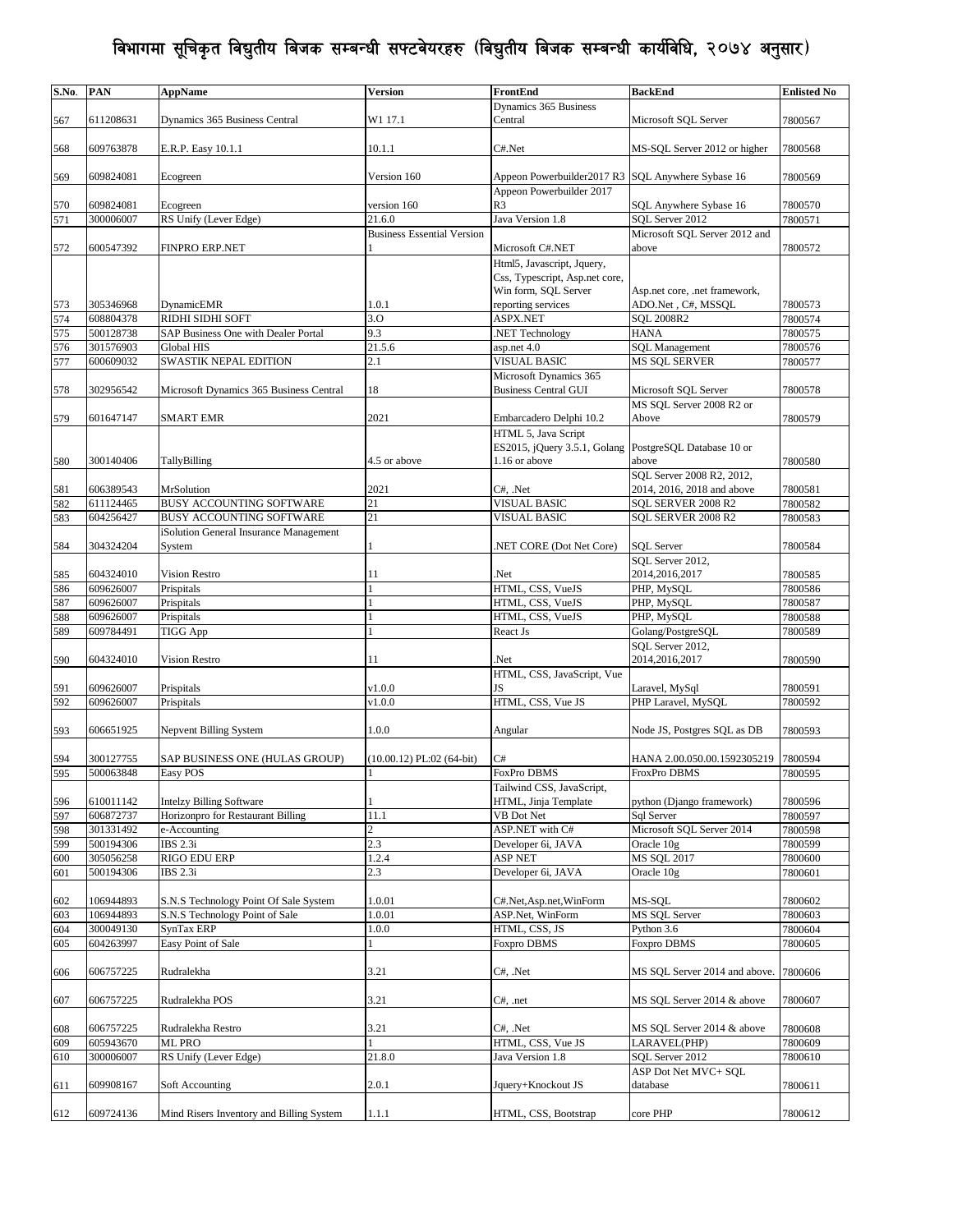| S.No. | <b>PAN</b> | AppName                      | Version                | FrontEnd                      | <b>BackEnd</b>                  | <b>Enlisted No</b> |
|-------|------------|------------------------------|------------------------|-------------------------------|---------------------------------|--------------------|
|       |            |                              |                        | HTML5, CSS3, JS, Laravel 8    |                                 |                    |
| 613   | 606539904  | Lekha Bidhi                  | 1.0.0 or Higher        | or Higher                     | Mysql or Mariadb or Higher      | 7800613            |
|       |            |                              |                        | HTML5, CSS3, Javascript,      |                                 |                    |
| 614   | 602494227  | <b>Bright POS</b>            | V <sub>1</sub>         | Angular                       | PHP(Larabel), MySQL             | 7800614            |
| 615   | 609838224  | <b>RB LIMS</b>               | $\overline{4}$         | vb.net                        | mssql 2012                      | 7800615            |
| 616   | 126969205  | slickpos                     | 5.2                    | Bootstrap, html               | Php, Java, Phython              | 7800616            |
|       |            |                              |                        | Html, Css, javascript, jQuery | Asp.net Core, C#, microsoft sql |                    |
| 617   | 305346968  | Paaila Account Suite         | 1.0.1                  | ASP.NET Core                  | server                          | 7800617            |
| 618   | 605943670  | MLPRO-PMS                    | 1.2                    | HTML,CSS and VueJS            | NodeJS                          | 7800618            |
| 619   | 609908167  | Soft Accounting              | 9.1.0.8                | Knockout js, Jquery           | C# Dot Net                      | 7800619            |
|       |            |                              |                        | CodeIgniter v3.1.7, PHP v7.4, |                                 |                    |
|       |            |                              |                        |                               | MS SOL Server 2014              |                    |
| 620   | 606514990  | UTech ERP Solution           | 1.0.0                  | JQuery v3.2.1                 |                                 | 7800620            |
|       |            |                              |                        | ASP.Net MVC /C#,              |                                 |                    |
| 621   | 602489904  | Dynamic Academic ERP         | 2                      | AngularJS                     | MS SQL SERVER 2019              | 7800621            |
|       |            |                              |                        | JSF/Prime faces. Core         | Spring/Hibernate.RDBMS:         |                    |
| 622   | 601172085  | P-Core                       | 1.7.0.82               | Technology: Spring/Java       | MSSQL                           | 7800622            |
| 623   | 609556878  | <b>EBBM</b> Ticketing System |                        | Vue Js                        | PHP (laravel)                   | 7800623            |
|       |            |                              |                        |                               |                                 |                    |
|       |            |                              | SAP Business One 10.0, |                               |                                 |                    |
| 624   | 603525579  | <b>SAP Business One</b>      | version for SAP HANA   | SAP Business One UI           | <b>SAP HANA</b>                 | 7800624            |
|       |            |                              |                        |                               |                                 |                    |
|       |            |                              | SAP Business One 10.0, |                               |                                 |                    |
| 625   | 603525579  | <b>SAP Business One</b>      | version for MS SQL     | SAP Business One UI           | MS SQL SERVER                   | 7800625            |
| 626   | 304230051  | B-pos                        | 1.0.0                  | angular 11                    | net core sol server             | 7800626            |
|       |            |                              |                        |                               |                                 |                    |
| 627   | 602460017  | <b>CBO INFOTECH</b>          | 2021                   | VISUAL BASIC DOT NET          | <b>SQL SERVER</b>               | 7800627            |
|       |            |                              |                        |                               |                                 |                    |
|       |            |                              |                        | HTML, JAVASCRIPT,             |                                 |                    |
|       |            |                              |                        | BOOTSTRAP, CSS,               | PYTHON, XML, POSTGRES,          |                    |
| 628   | 606681641  | ODOO S.A                     | 14                     | <b>JQUERY</b>                 | SQL                             | 7800628            |
|       |            |                              |                        |                               |                                 |                    |
| 629   | 602460017  | CBO INFOTECH                 | 2021                   | VISUAL BASIC DOT NET          | SQL SERVER                      | 7800629            |
|       |            |                              |                        |                               | Rust, Python, NodeJS &          |                    |
| 630   | 127931218  | Niru Books & Billing         | 1.0.01                 | React, Flutter                | POSTgresql                      | 7800630            |
| 631   | 609911783  | Friends Cafe POS             |                        | HTML/CSS/JS                   | Django                          | 7800631            |
|       |            |                              |                        | Asp.NetCore, HTML, CSS,       | MySQL / MsSQL Server,           |                    |
| 632   | 606111513  | Crystal ERP                  | 8.0.0                  | JavaScript                    | PostgreSQL, Oracle              | 7800632            |
| 633   | 610015588  | Saral Pasal                  |                        | Vue Js, Bootstrap, Jquery     | PHP, JS                         | 7800633            |
| 634   | 616071360  | Mr. Solution                 | 2018                   | $C#$ , net                    | SQL Server 2008 R2              | 7800634            |
| 635   | 610015588  | Saral Cafe                   |                        | VueJs, Bootstrap              | Laravel, JS                     | 7800635            |
| 636   | 610094312  | Sajilo Software Nepal        | $V$ 1.0.1              | MS Visual Basic .Net          | MS SQL Server 2008 R2           | 7800636            |
| 637   | 303401463  | TouchStone Billing Solution  | 1.01                   | JavaScript/HTML/PHP           | MySQL/PHP                       | 7800637            |
|       |            |                              |                        |                               |                                 |                    |
|       |            | AlignBooks                   | 1.1.4.34               |                               |                                 |                    |
| 638   | 610011605  |                              |                        | Angular, Javascript, HTML-5   | Net, C#4.52                     | 7800638            |
|       |            |                              |                        |                               |                                 |                    |
| 639   | 610011605  | AlignBooks                   | 1.1.4.34               | Angular, Javascript HTML-5    | Net, C#4.52.                    | 7800639            |
|       |            |                              |                        |                               | MS SQL SERVER 2017/MS           |                    |
|       |            |                              |                        | Microsoft                     | SQL SERVER 2019/                |                    |
| 640   | 302474354  | <b>IMS-PLEX SOFTWARE</b>     | 1.1                    | C#.NET/WPF/Android            | DotNetCore Web Api              | 7800640            |
| 641   | 300006007  | RS Unify (Lever Edge)        | 22.1.0                 | Java Version 1.8              | SOL Server 2012                 | 7800641            |
| 642   | 300006007  | RS Unify (Lever Edge)        | 22.1.0                 | Java Version 1.8              | SQL Server 2012                 | 7800642            |
| 643   | 609765890  | TA Mall                      |                        | HTML, jQuery                  | DOT NET CORE, MSSOL             | 7800643            |
| 644   | 600893037  | Ahpu Software                |                        | HTML                          | PHP                             | 7800644            |
| 645   | 601393543  | swostha                      | 1.0.2                  | angular                       | nodeJs and Mysql                | 7800645            |
|       |            |                              |                        |                               |                                 |                    |
| 646   | 601983876  | eLekha-POS                   | 1.0.0                  | C# .Net Windows Application   | Sql Server 2019                 | 7800646            |
|       | 609986628  | Sajilo POS Billing           | V 1.0.1                | Visual Basic 6.0              | MS SQL Server 2008 R2           |                    |
| 647   |            |                              |                        |                               |                                 | 7800647            |
|       |            |                              |                        | HTML 5, JAVASCRIPT,           |                                 |                    |
| 648   | 606842651  | <b>Bizpro Auto</b>           |                        | AJAX, CSS                     | <b>SYMFONY 5</b>                | 7800648            |
| 649   | 605937756  | <b>POSNEP</b>                | 1.0.01                 | Bootstrap                     | Laravel                         | 7800649            |
|       |            |                              |                        |                               |                                 |                    |
| 650   | 604272476  | Mugu Shop                    | 2.83                   | HTML, CSS, Javascript, PHP    | PHP-Laravel, Node JS            | 7800650            |
| 651   | 610182303  | HamroBill                    |                        | angularis                     | <b>SQL Server</b>               | 7800651            |
| 652   | 303401463  | Touchstone billing solutions |                        | PHP                           | MySql                           | 7800652            |
| 653   | 300048362  | XnappDMS solution            | 1.2                    | HTML, CSS3, Javascript        | C# .Net, MS SQL Server          | 7800653            |
|       |            |                              |                        |                               |                                 |                    |
| 654   | 606842651  | <b>Bizpro Auto</b>           |                        | Html 5, Javascript, Ajax, CSS | MySql                           | 7800654            |
|       |            |                              |                        | HTML, JAVASCRIPT,             |                                 |                    |
|       |            |                              |                        | BOOTSTRAP, CSS,               | PYTHON, XML, POSTGRES,          |                    |
|       |            |                              |                        |                               |                                 |                    |
| 655   | 606681641  | ODOO S.A                     | 14                     | <b>JQUERY</b>                 | SOL                             | 7800655            |
| 656   | 500194306  | <b>IBS</b> 2.4i              | 2.4                    | Developer 6i                  | Oracle                          | 7800656            |
| 657   | 610015588  | Saral Medicare               |                        | Vue Js, Bootstrap, Jquery     | PHP, JS                         | 7800657            |
|       |            |                              |                        |                               |                                 |                    |
| 658   | 606842651  | <b>Bizpro Auto</b>           |                        | Html5, Javascript, Ajax, CSS  | MySql                           | 7800658            |